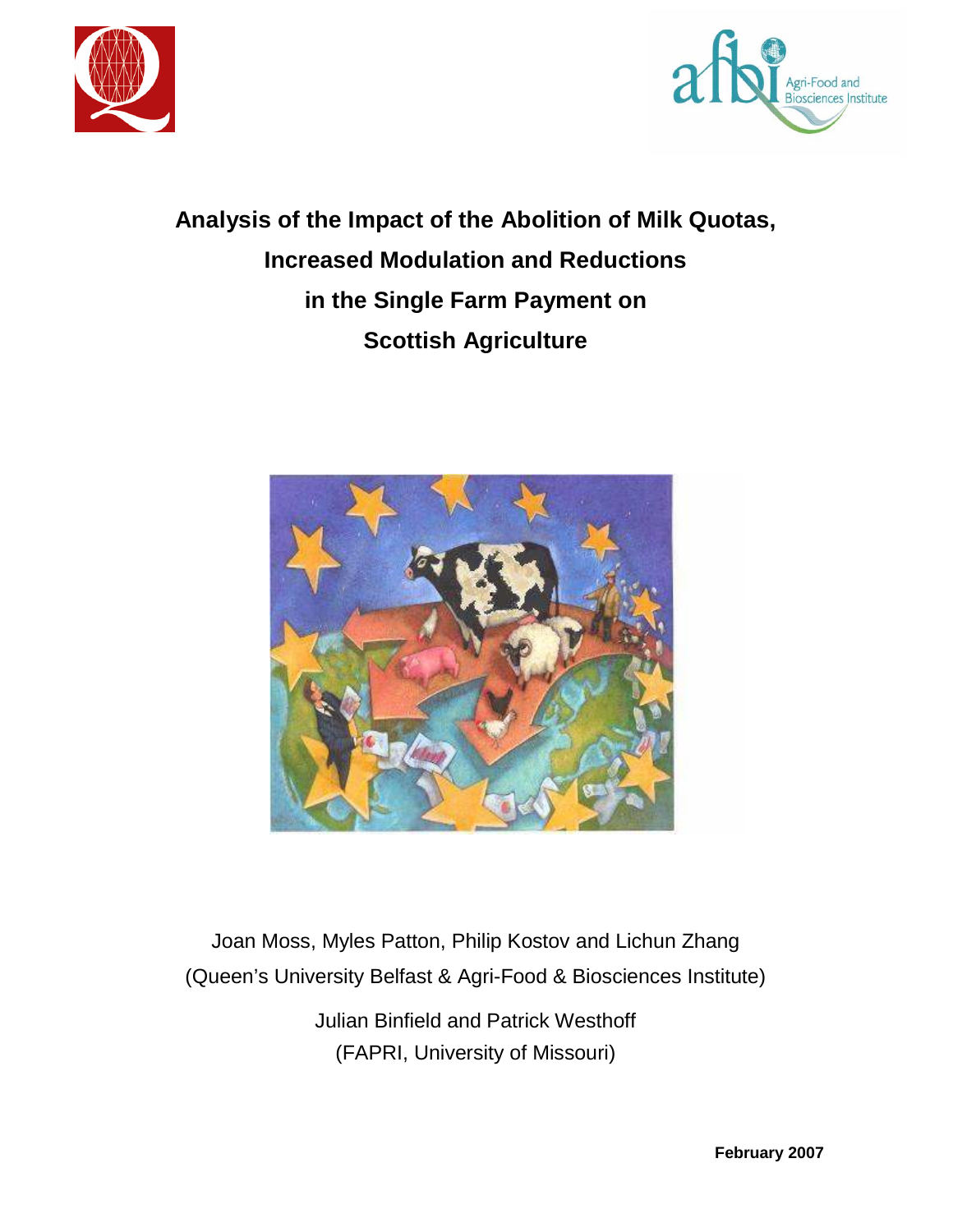# **Executive Summary**

This report presents the results of the following analyses conducted using the FAPRI-UK modelling system of the dairy, beef, sheep, arable, pig and poultry sectors in Scotland:

# **(1) Abolition of EU milk quotas**

- (a) with existing Uruguay Round Trade Rules
- (b) with full export subsidy elimination

# **(2) Increased rate of modulation to 25% in the UK**

- (a) with 100% matched funding
- (b) with no matched funding

# **(3) Reductions in the Single Farm Payment**

- (a) 25% reduction in the SFP throughout the EU
- (b) elimination of the SFP throughout the EU
- (c) 25% reduction in the SFP in the UK only
- (d) elimination of the SFP in the UK only

The key findings of the three analyses are summarised below for the year 2016, the end of the projection period.

#### **Abolition of milk quotas**

• Abolition of milk quotas exerts a significant downward impact on dairy prices and production in Scotland and throughout the UK. This effect is more pronounced when export subsidies are also eliminated.

#### **Increased modulation**

- Increasing the total UK modulation rate to 25% yields a very small negative production impact in the Scottish beef and sheep sectors and negligibly small price increases.
- The other sectors (dairy, crops, pork and poultry) show virtually no response to increased modulation.
- The presence of matched funding restricts the reduction in farm receipts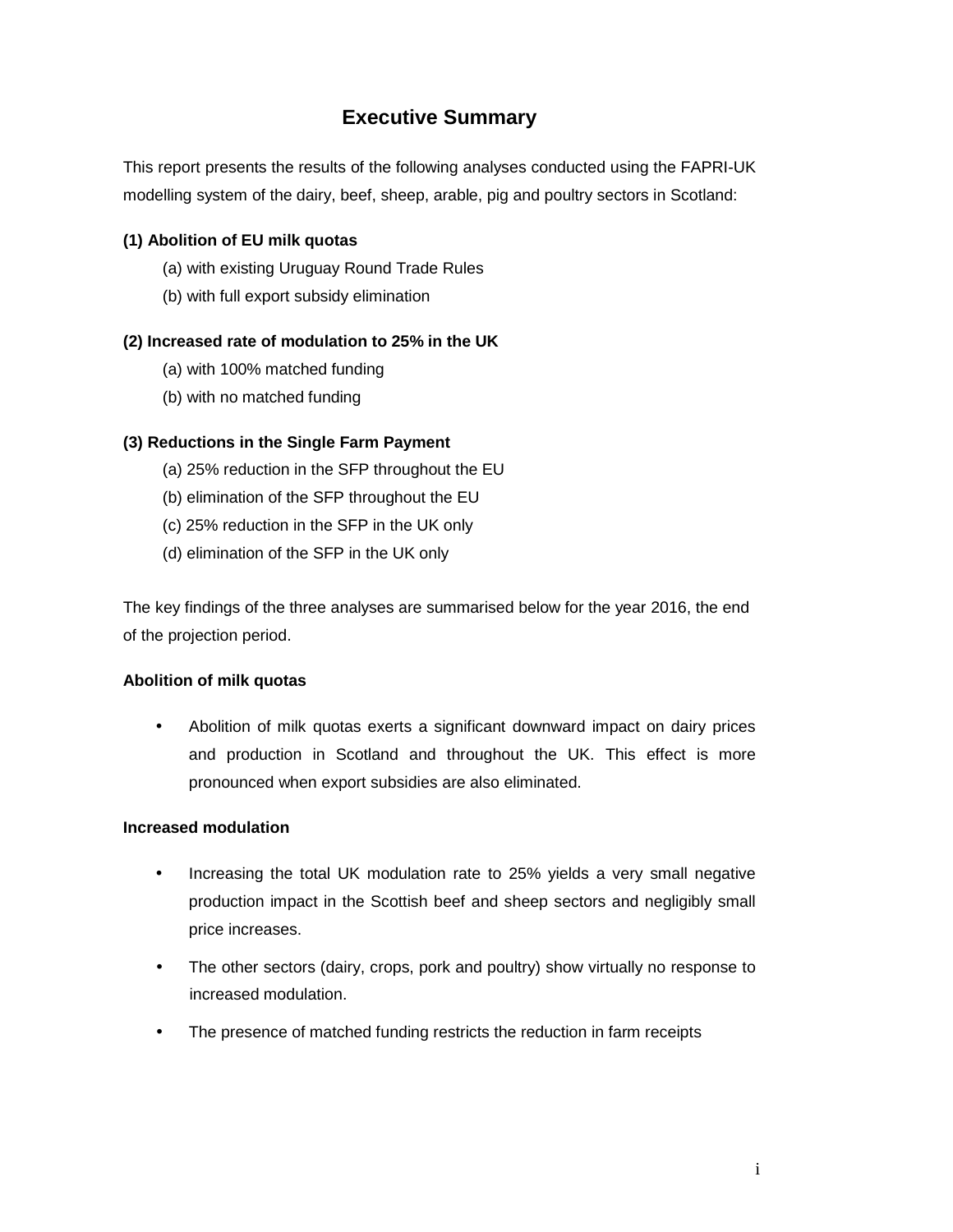# **Reduction/elimination of the Single Farm Payment**

- Scottish beef production declines slightly following the reduction of the SFP by 25%, whether throughout the EU or in the UK only.
- The decline in Scottish beef production following elimination of the SFP throughout the EU is moderate. This decline is more pronounced when the SFP is only eliminated in the UK.
- Sheep meat production declines slightly when the SFP is reduced by 25% in the UK only. This impact is partially dampened by slightly higher prices, when the reduction is implemented throughout the EU.
- The decline in Scottish sheep meat production is significant when the SFP is eliminated. When the SFP elimination is implemented only in the UK, this decline is greater, due to the lack of a positive price response.
- The SFP reduction/elimination scenarios do not show any discernible production and price impacts on the other sectors analysed (dairy, crops, pork and poultry).
- Reducing the SFP in the UK only has a significant impact on total farm receipts (market receipts plus decoupled payments). Market receipts for the total Scottish agricultural sector remain largely unchanged but the reduction in decoupled payments reduces the total farm receipts. This impact is slightly smaller when the reduction is implemented EU-wide, due to the corresponding price increases.
- Elimination of the SFP, whether in the UK only or throughout the EU, has a large negative effect on Scottish total farm receipts. This primarily reflects the elimination of the SFP.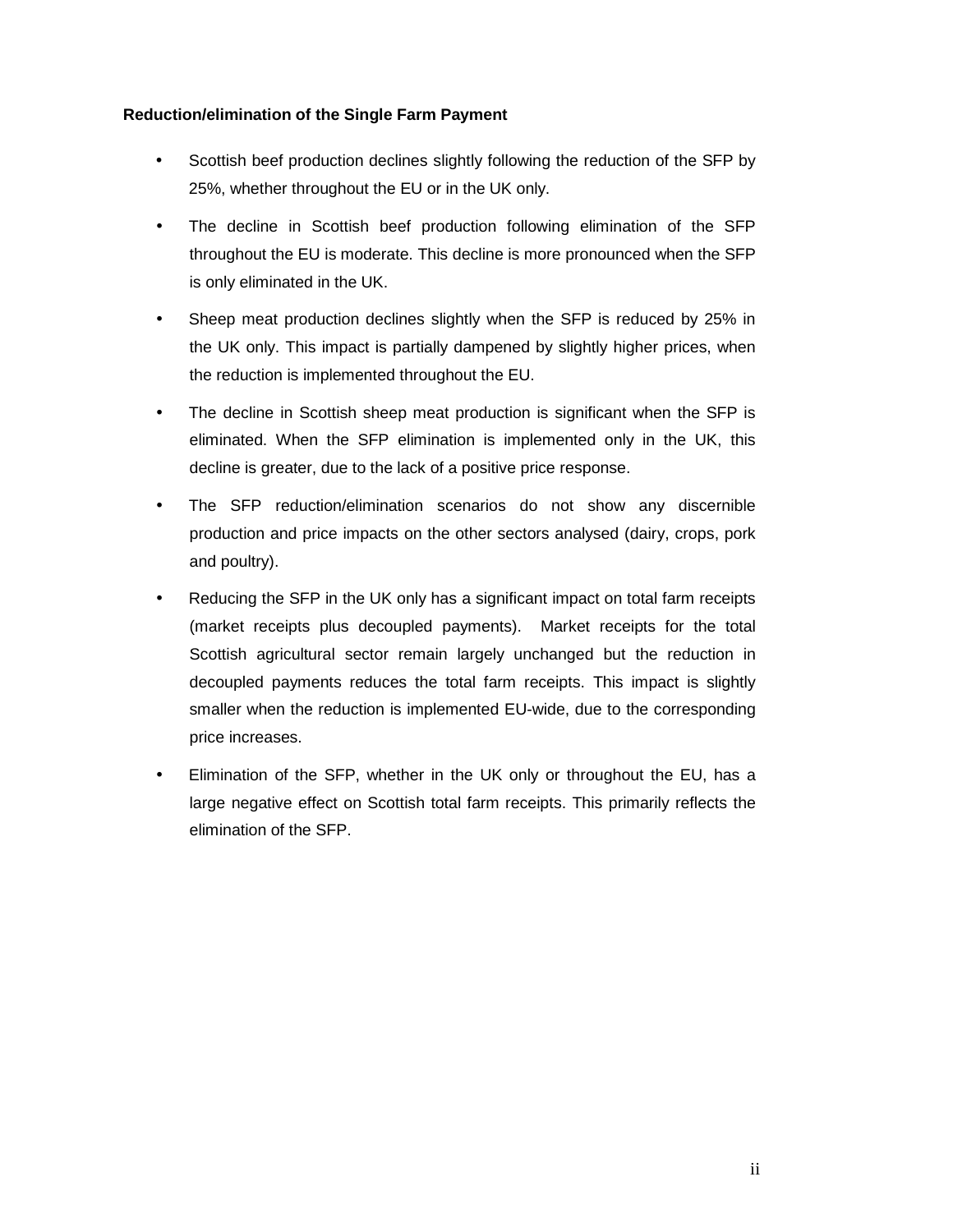# **Contents**

|    | <b>Executive Summary</b><br>Contents                                                                                                                    | Page<br>Ť<br>iii |
|----|---------------------------------------------------------------------------------------------------------------------------------------------------------|------------------|
|    | Analysis of the Impact of Abolition of Milk Quotas, Increased<br>Modulation and Reductions in the Single Farm Payment on<br><b>Scottish Agriculture</b> | 1                |
| 1. | Methodology & Baseline Assumptions                                                                                                                      | 1                |
|    | 1.1 Introduction                                                                                                                                        | 1                |
|    | 1.2 Methodology                                                                                                                                         | 1                |
|    | 1.3 Baseline Assumptions                                                                                                                                | 2                |
| 2. | Abolition of Milk Quotas                                                                                                                                | 3                |
|    | 2.1 Scenarios Analysed                                                                                                                                  | 3                |
|    | 2.2 Results                                                                                                                                             | 3                |
|    | 2.3 Conclusions                                                                                                                                         | 8                |
| 3. | Increased Modulation With and Without Matched Funding                                                                                                   | 9                |
|    | 3.1 Scenarios Analysed                                                                                                                                  | 9                |
|    | 3.2 Results                                                                                                                                             | 9                |
|    | 3.3 Conclusions                                                                                                                                         | 14               |
|    | 4. Reductions in and Elimination of the Single Farm Payment                                                                                             | 15               |
|    | 4.1 Scenarios Analysed                                                                                                                                  | 15               |
|    | 4.2 Results                                                                                                                                             | 15               |
|    | 4.3 Conclusions                                                                                                                                         | 22               |
|    | <b>Appendix A: Macroeconomic Assumptions</b>                                                                                                            | 23               |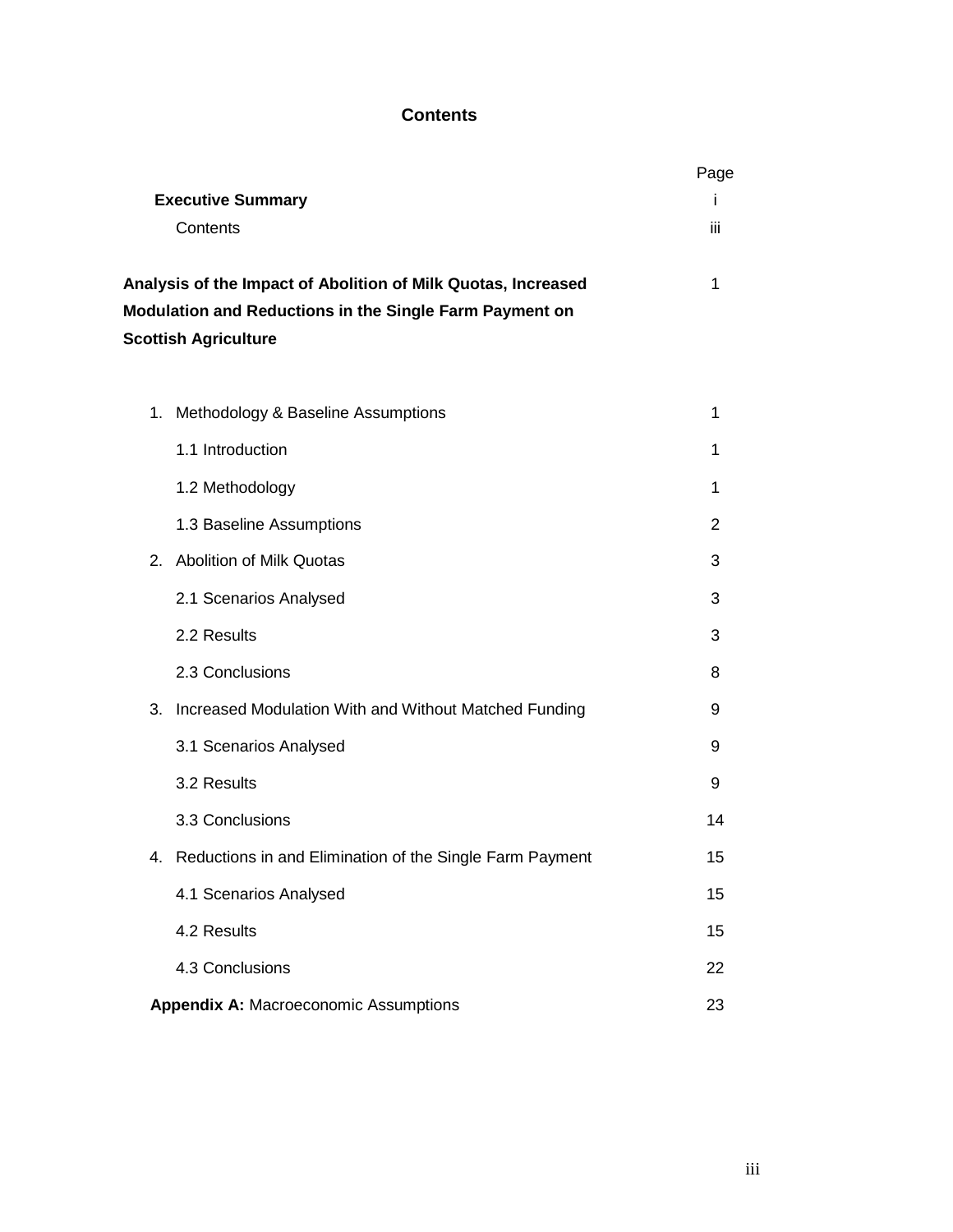# **Analysis of the Impact of Abolition of Milk Quotas, Increased Modulation and Reductions in the SFP on Scottish Agriculture**

#### **1. Methodology & Baseline Assumptions**

#### **1.1 Introduction**

The following analyses were conducted using the FAPRI-UK modelling system to analyse the impact on Scottish agriculture of: (1) abolishing the EU milk quota regime; (2) increased levels of modulation in the UK; and (3) increased financial discipline throughout the EU and in the UK only. In Chapter 1, an overview of the methodology underlying the policy analyses are described together with assumptions relating to the Baseline. In Chapters 2 to 4 the various policy scenarios are detailed and the results for each main sector presented.

#### **1.2 Methodology**

The FAPRI-UK modeling system, which is integrated into the FAPRI European model, produces Baseline projections, over a ten year period, of key variables in the beef, sheep, dairy and crop sectors for each country in the UK, under the assumption that current policies remain in place and specific macroeconomic assumptions hold. The Baseline does not constitute a forecast, but provides a benchmark against which projections of the policy scenarios can be compared and interpreted. The modeling system was simulated under the following scenarios:

#### **Abolition of Milk Quotas Scenarios;**

- **1(a)** Abolition of EU milk quota with Uruguay Round Trade Rules
- **1(b)** Abolition of EU milk quota with full export subsidy elimination

#### **Increased Modulation;**

- **2(a)** 25% rate of modulation (UK only) with 100% matched funding
- **2(b)** 25% rate of modulation (UK only) with no matched funding

#### **Reductions in the Single Farm Payment;**

- **3(a)** 25% reduction in the SFP throughout the EU
- **3(b)** 100% reduction in the SFP throughout the EU
- **3(c)** 25% reduction in the SFP in the UK only
- **3(d)** 100% reduction in the SFP in the UK only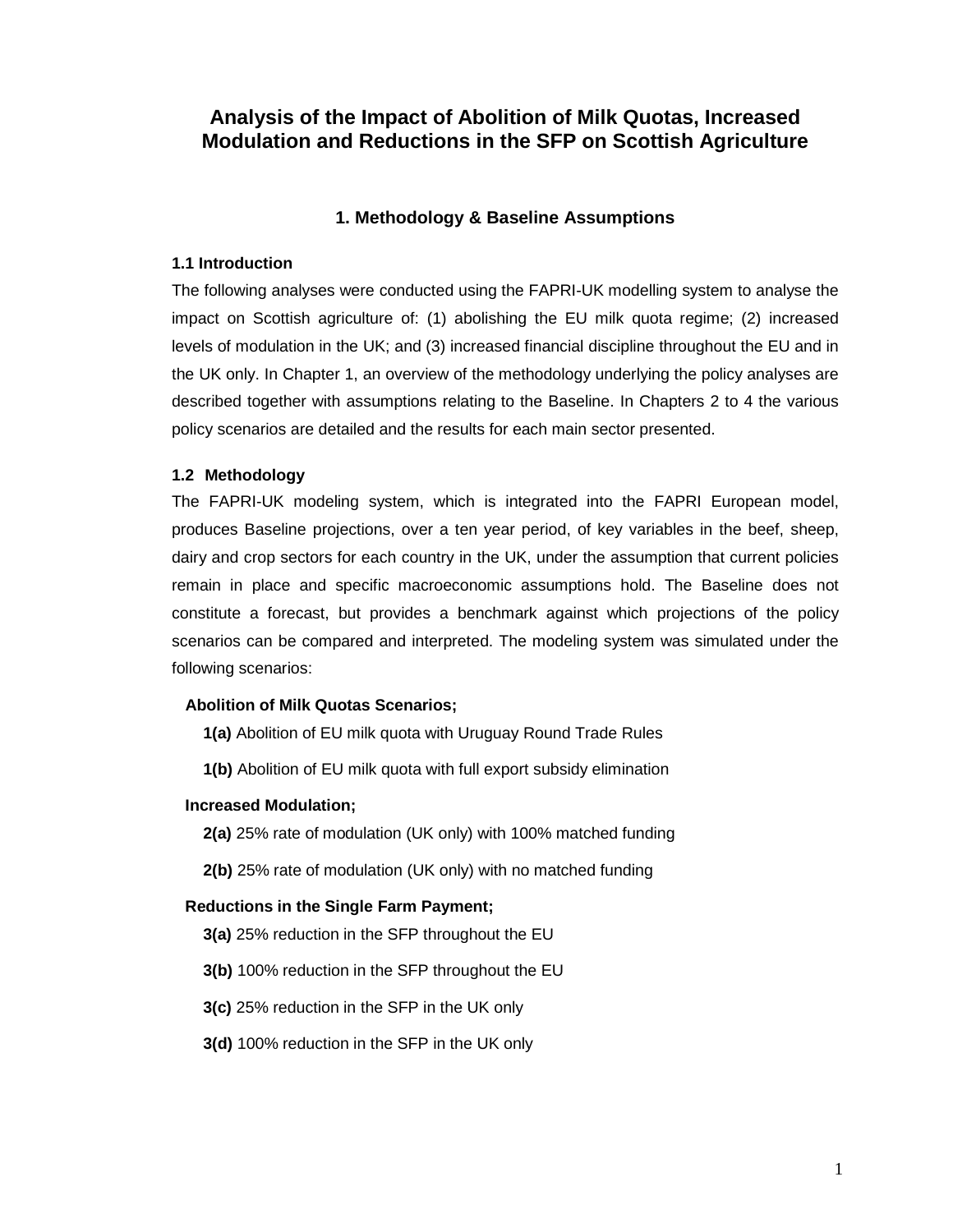### **1.3. Baseline Assumptions**

The following assumptions pertain to the Baseline projections:

- The Baseline incorporates the Fischler CAP Reforms. Of particular importance is the replacement of coupled direct payments with the decoupled Single Farm Payment (SFP). It is assumed that the SFP has a production stimulating effect but that this effect declines over time. Milk production is a function of an incentive price, which includes the production impact of the SFP.
- Compulsory EU Modulation is applied to all direct payments (including the SFP, but excluding the first €5000 paid to each farmer). Additional modulation is applied in each country in the UK at different rates. It is assumed that the financial discipline further reduces direct payments by a limited amount (maximum 5%) over the projection period (further details available from the authors).
- The dairy quota system remains in place. The asymmetric cuts in dairy support prices are implemented as agreed under the Fischler CAP reforms.
- It is assumed that the UK will reallocate 1 million tonnes of grains for ethanol production and domestically source 420 thousand tonnes of rapeseed oil for biodiesel production (which is equivalent to 821 thousand tonnes of rapeseed). Overall, the EU biofuels production rises to around 3% of domestic fuel use.
- Set-aside restrictions are assumed to remain in place.
- Assumptions are made regarding the behaviour of the European Commission. In particular, it is assumed that if market prices exceed their intervention levels, the European Commission will not continue to provide export refunds to the dairy sector. Consequently, dairy export refunds would be reduced so that the commodity prices fall close to their intervention levels. Additionally, it is assumed that the Commission will continue its current practice of actively managing the market, so that the export refunds expenditure on the key agricultural products declines over time.
- The EU export subsidy limits and import tariffs, agreed under the Uruguay Round Agreements Act (URAA), remain in place.
- The key macro-economic assumptions incorporated in the Baseline are provided by Global Insight and are reproduced in Appendix A.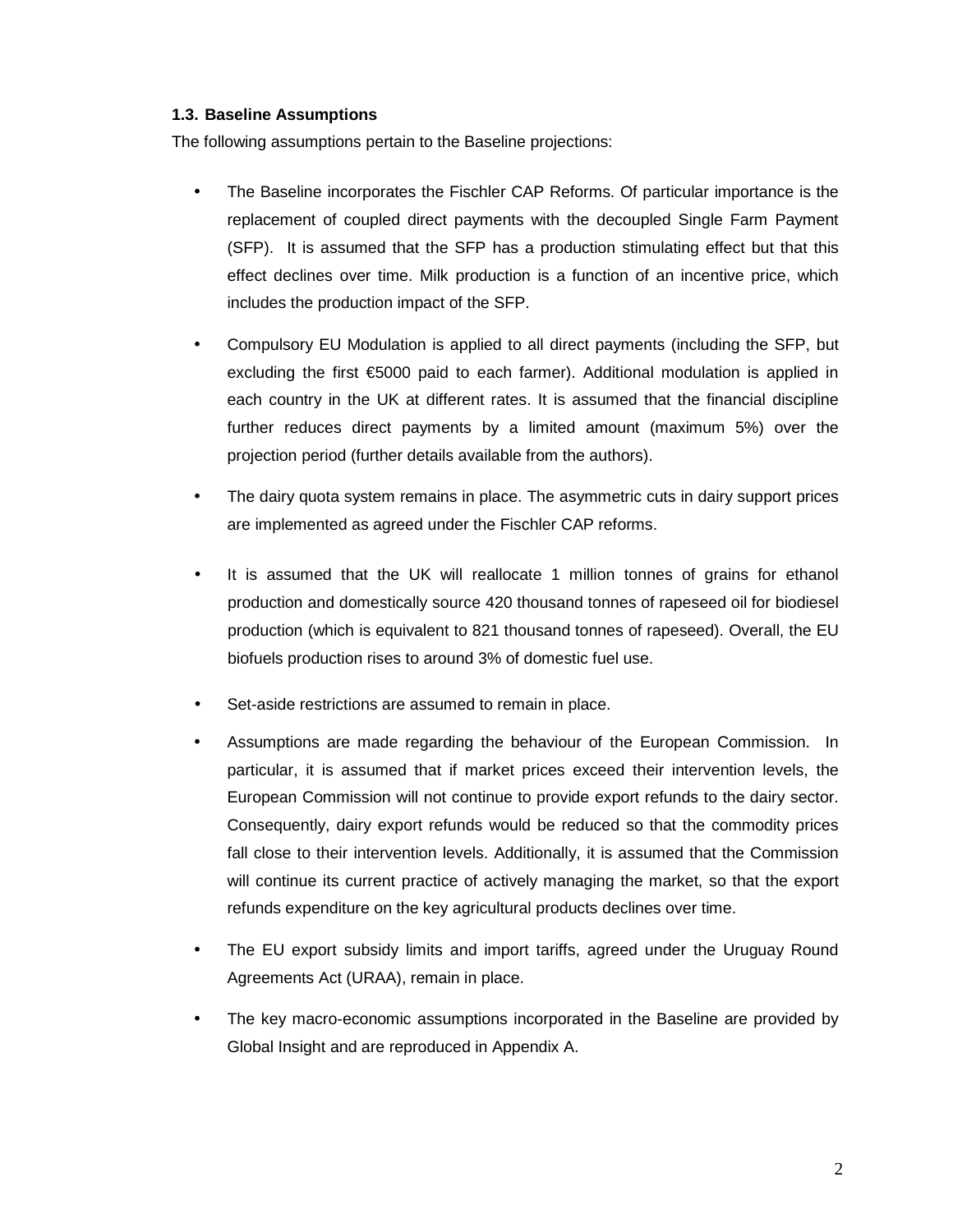# **2. Abolition of Milk Quotas**

### **2.1. Scenarios Analysed**

### **1(a) Abolition of EU milk quota with Uruguay Round Trade Rules**

Under this scenario the EU milk quotas are abolished in 2010 and the EU export subsidy limits and import tariffs that were agreed under the URAA remain in place. In conjunction with the abolition of milk quotas, it is assumed that intervention prices are lowered where necessary to allow the markets to clear, thus avoiding the build up of stocks. It is assumed that no compensation payments are provided.

#### **1(b) Abolition of EU milk quota with full export subsidy elimination**

This scenario maintains the same assumptions as scenario 1(a) with the exception that the permitted value of export subsidies, agreed under the URAA, is reduced in equal steps over the five-year period 2008 to 2012. Hence, by 2012 all export subsidies are eliminated. This time frame was selected so that the full effects of the quota elimination could be incorporated by the end of the projection period.

#### **2.2 Results**

#### **Milk Quota Abolition with Uruguay Round Trade Rules - Scenario 1(a)**

- The abolition of milk quotas throughout the EU generates a surplus of EU milk production (Figure 2.1). This production surplus results in increased production of EU dairy commodities and corresponding reductions in EU prices (Figure 2.2).
- Projected dairy commodity prices decrease significantly under the milk quota abolition scenario 1(a) relative to the Baseline (Table 2.1).
- Under this scenario, the intervention price for butter is lowered to allow the markets to clear, thus avoiding the build up of stocks. Therefore this product experiences the greatest projected price reductions following quota abolition.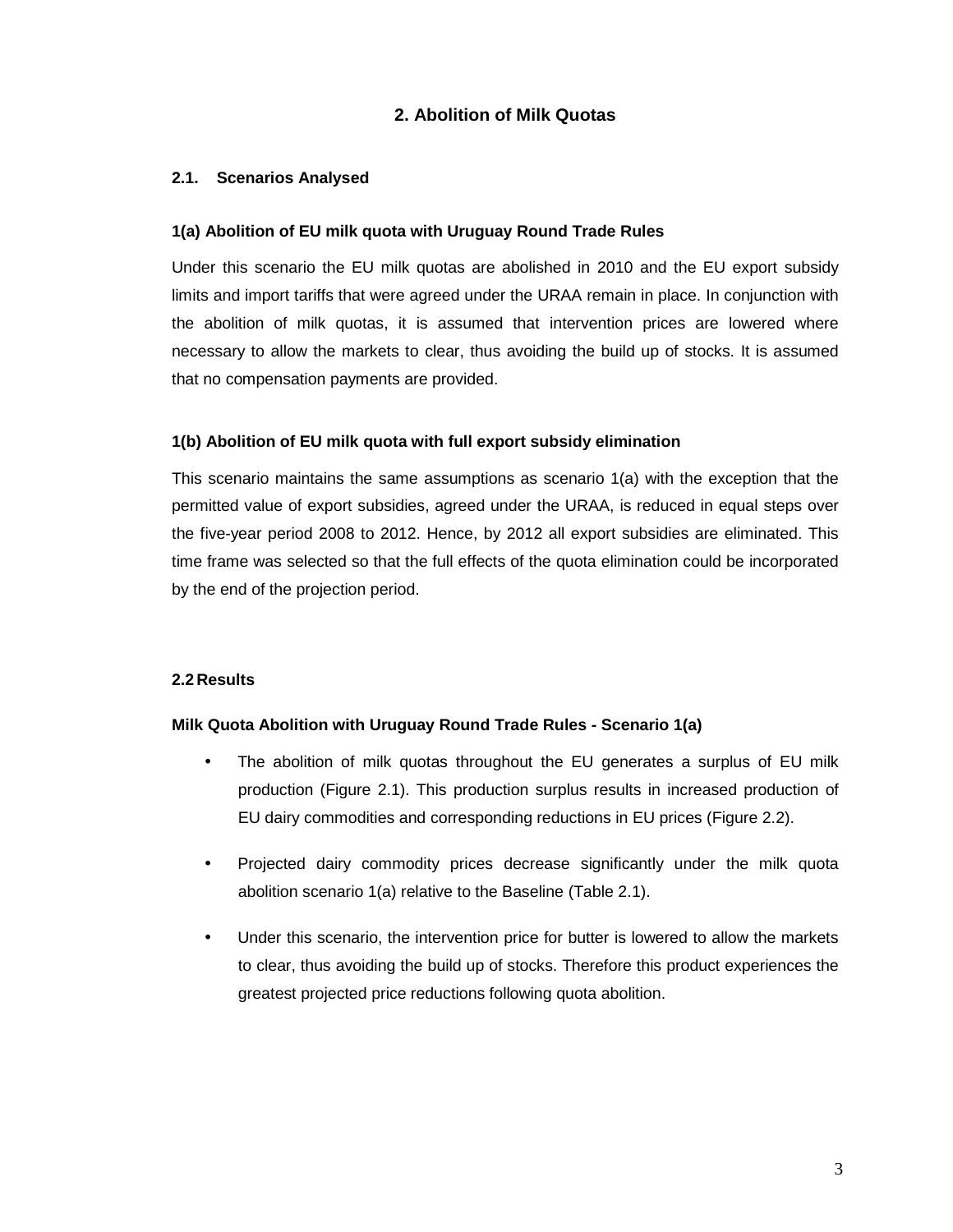



# Dairy Sector Projections under the Baseline and the Milk Quotas Abolition Scenarios









#### Figure 2.5: Change in Milk Production for each UK Country

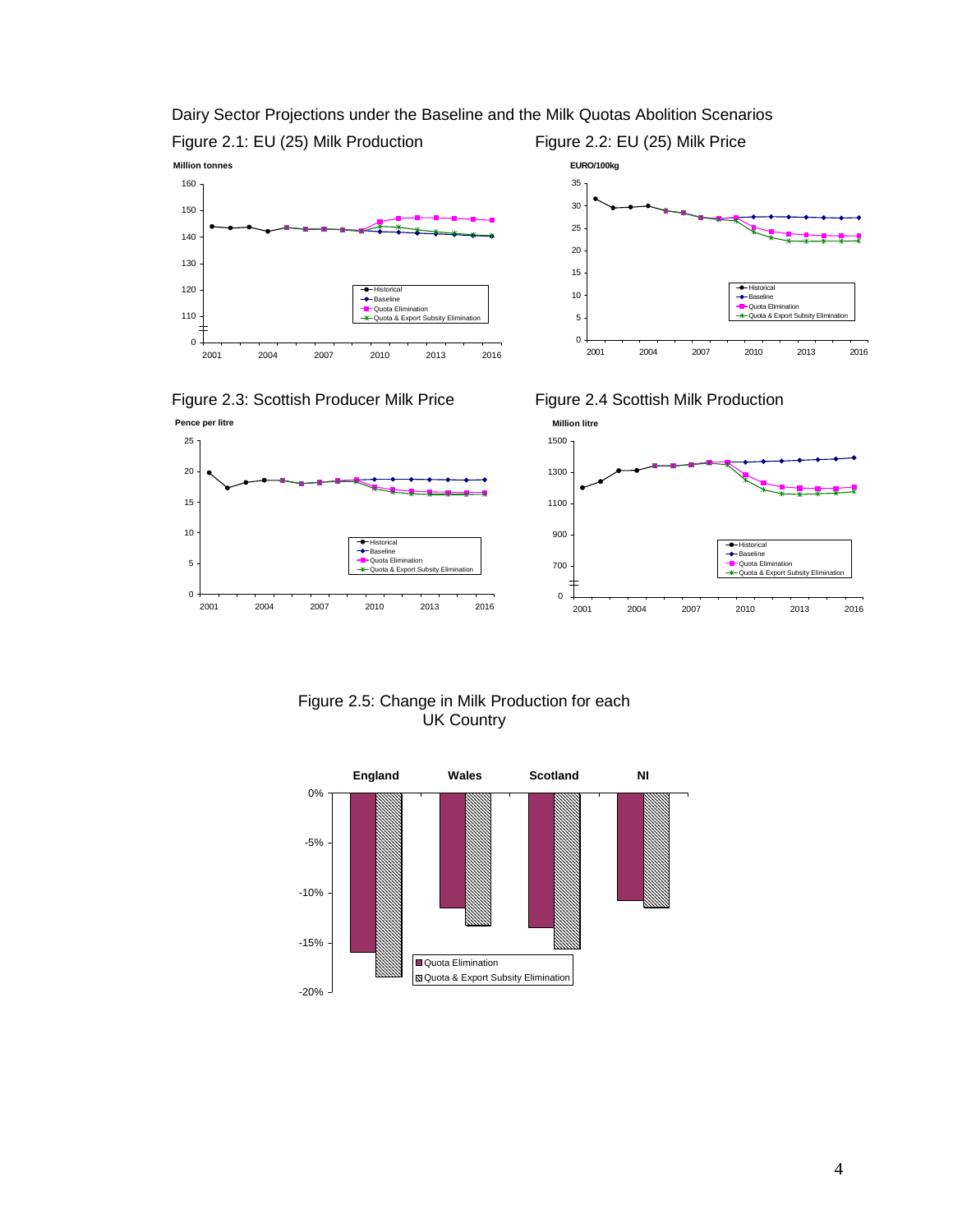|                            | <b>Quota Abolition</b> | Quota Abolition + Export<br><b>Subsidy Elimination</b> |
|----------------------------|------------------------|--------------------------------------------------------|
|                            | (% )                   | (% )                                                   |
| <b>Prices</b>              |                        |                                                        |
| Producer milk price        | $-11$                  | $-13$                                                  |
| UK Cheese price            | $-12$                  | $-14$                                                  |
| <b>UK Butter price</b>     | $-21$                  | $-30$                                                  |
| UK Skim milk powder price  | $-12$                  | $-10$                                                  |
| UK Whole milk powder price | $-12$                  | $-24$                                                  |
| <b>Production</b>          |                        |                                                        |
| Milk production            | $-14$                  | $-16$                                                  |
| Dairy cows                 | $-13$                  | $-15$                                                  |
| Cheese production          | $-25$                  | $-29$                                                  |
| <b>Butter production</b>   | $-26$                  | $-33$                                                  |

Table 2.1: Percentage Differences in Dairy Prices and Production between the Baseline and each Quota Abolition Scenario (year 2016); figures refer to Scotland unless otherwise stated

- The projected fall in dairy product prices under this scenario leads to a significant decline, relative to the Baseline, in the projected Scottish milk producer price (Table 2.1).
- The fall in projected milk producer price leads to a decline in Scottish milk production under the milk quota abolition scenario 1(a) (Table 2.1).
- Milk production impacts are unevenly distributed across the UK regions. England experiences the largest drop in milk production, followed by Scotland and Wales. NI milk production is the least affected.
- Given the decline in milk production; there is less milk available for processing. As a result, Scottish production of both butter and cheese is significantly lower under the milk quota abolition scenario 1(a) compared to the Baseline. (Table 2.1).
- The decline in milk production also exerts a downward impact on the number of dairy cows. By the end of the projection period there are 13% fewer dairy cows under the milk quota abolition scenario 1(a) compared to the Baseline (Table 2.1).
- The fall in dairy cow numbers, coupled with slightly higher cereal prices (+2%) leads to significant decrease of 4% in beef production, compared to the Baseline.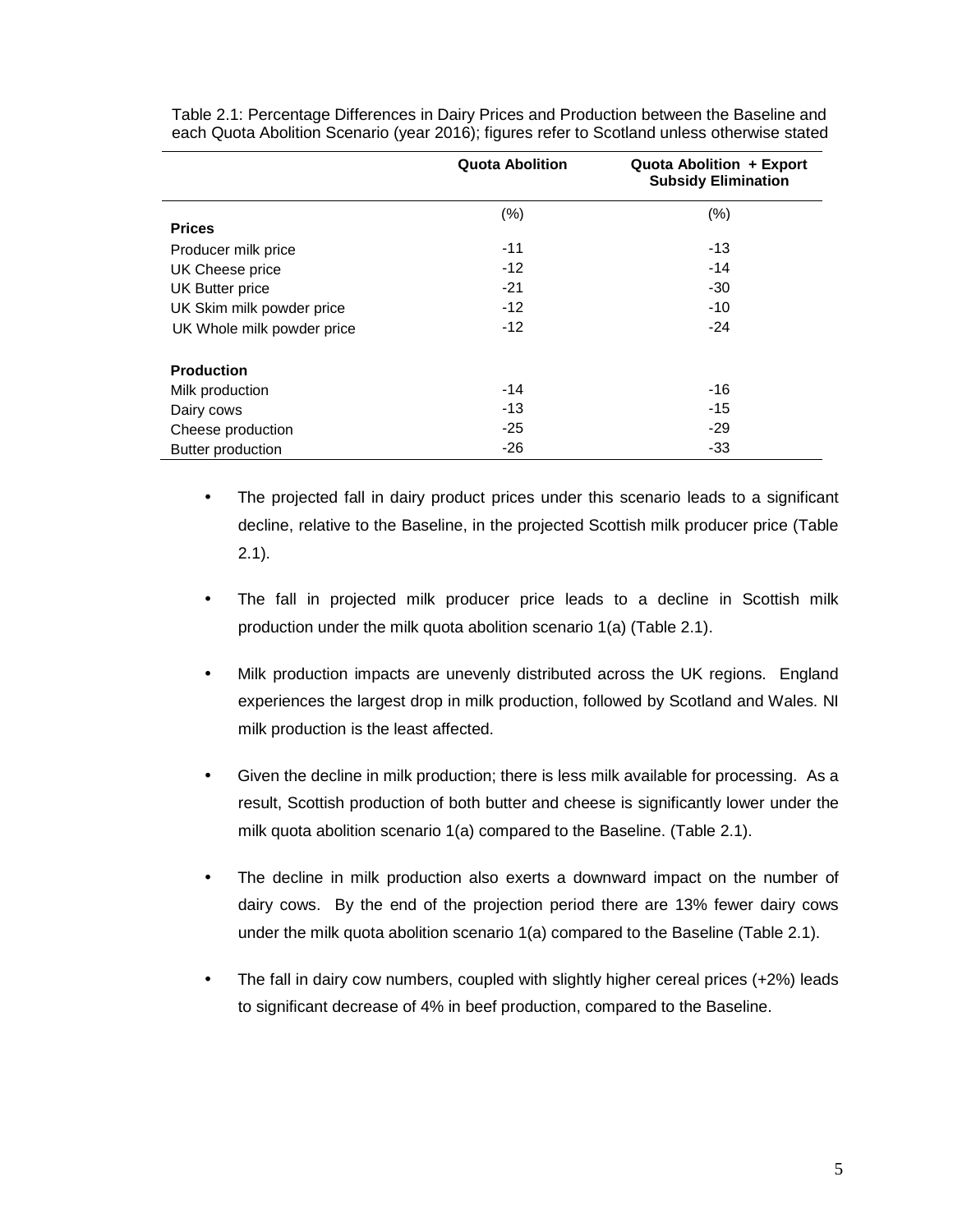#### **Milk Quota Abolition with Export Subsidy Elimination - Scenario 1(b)**

- EU milk production does not change significantly under this scenario compared to the Baseline (Figure 2.1). Dairy commodities, that previously would have been exported, remain in the EU market and exert a downward pressure on prices.
- Projected dairy commodity prices decrease significantly under the milk quota abolition with export subsidy elimination scenario, relative to the Baseline. The fall in commodity prices is more pronounced for butter than when the Uruguay Trade Rules apply (Table 2.1). This reflects the fact that export refunds are used extensively for butter and the internal EU prices for butter are generally significantly higher than those that prevail on world markets.
- The projected fall in dairy product prices leads to a significant decline, relative to the Baseline, in the Scottish milk producer price (Table 2.1).
- The fall in the projected milk producer price in turn, leads to a greater decline in Scottish milk production than occurs under Uruguay Trade Rules (Table 2.1).
- Milk production impacts are unevenly distributed across the UK regions. Similarly to Scenario 1(a), England experiences the largest drop in milk production, followed by Scotland and Wales. Northern Ireland's milk production is the least affected.
- Production of dairy commodities declines by a greater amount when export subsidies are eliminated. (Table 2.1).
- The decline in milk production also exerts a downward impact on the number of dairy cows. By the end of the projection period there are 15% fewer dairy cows under the milk quota abolition Scenario 1(b), compared to the Baseline (Table 2.1).
- In contrast to Scenario 1(a), cereal prices decline slightly under Scenario 1(b) compared to the Baseline (-1%), but this is more than offset by the larger decline in dairy cow numbers. As a result, the decline in Scottish beef production is similar to Scenario 1(a) at 4% below the Baseline.

#### **Market Receipts and Decoupled Payments Projections under the Baseline and Milk Quotas Abolition Scenarios**

• Market receipts for the dairy sector decrease significantly by 25% and 29% respectively under quota abolition and quota abolition plus export subsidy elimination scenarios (Table 2.2). The substantial decline in market receipts under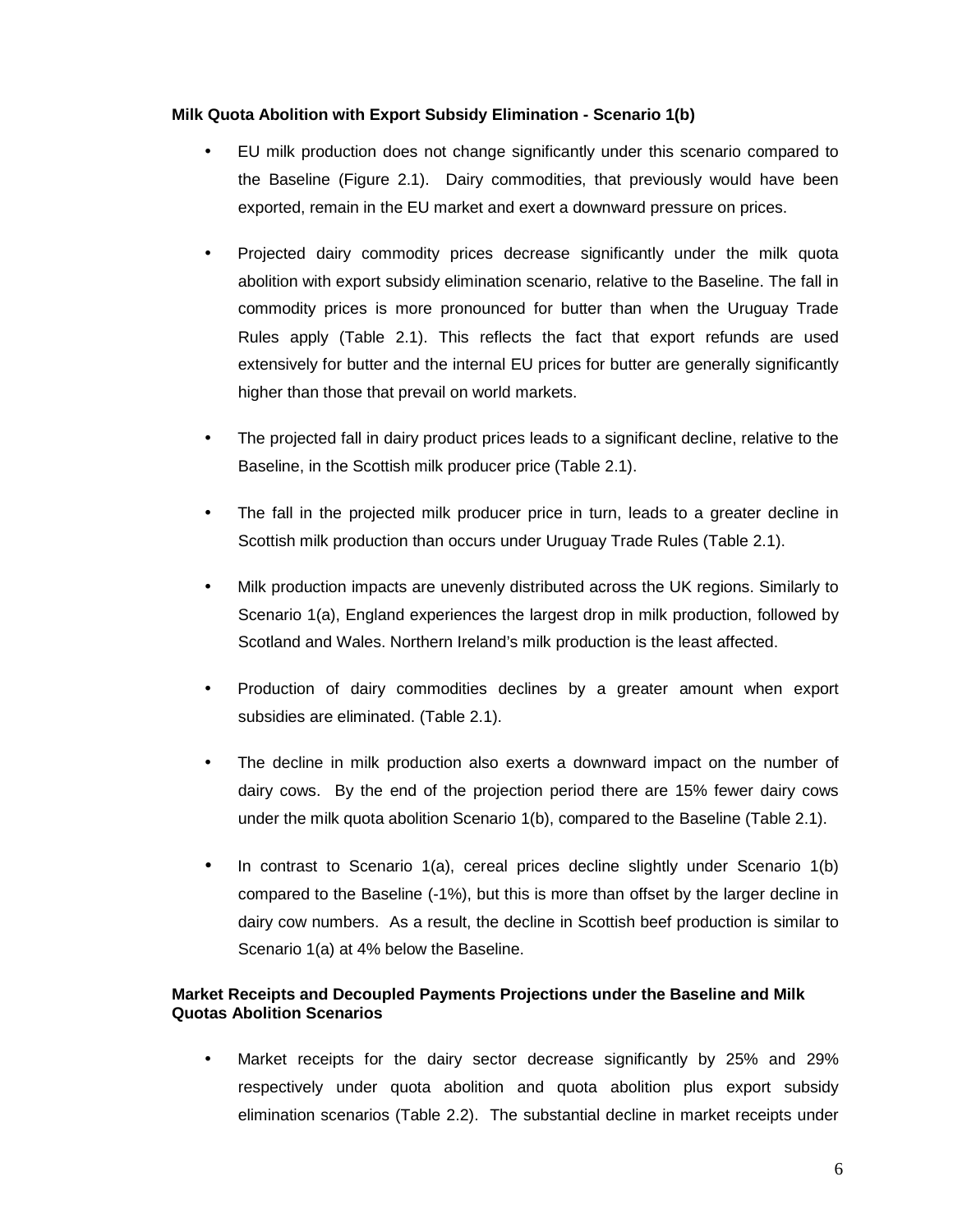both these scenarios reflects the combined impact of production and price decreases.

- Under the quota abolition scenario market receipts for cereals increase due to higher prices. Beef market receipts decline significantly, while higher prices drive up poultry market receipts (Table 2.2).
- When quota abolition is accompanied by full export subsidies elimination, however, market receipts decline in all sectors (Table 2.2).
- Total market receipts for the Scottish agricultural sector decrease by 6 per cent and 8 per cent respectively (Table 2.2).
- It is projected that market receipts plus decoupled payments for the Scottish agricultural sector decrease by 5% and 6% respectively under Scenarios 1(a) and 1(b) compared to the Baseline (Table 2.2 and Figure 2.6).



Figure 2.6: Scotland Market Receipts and Payments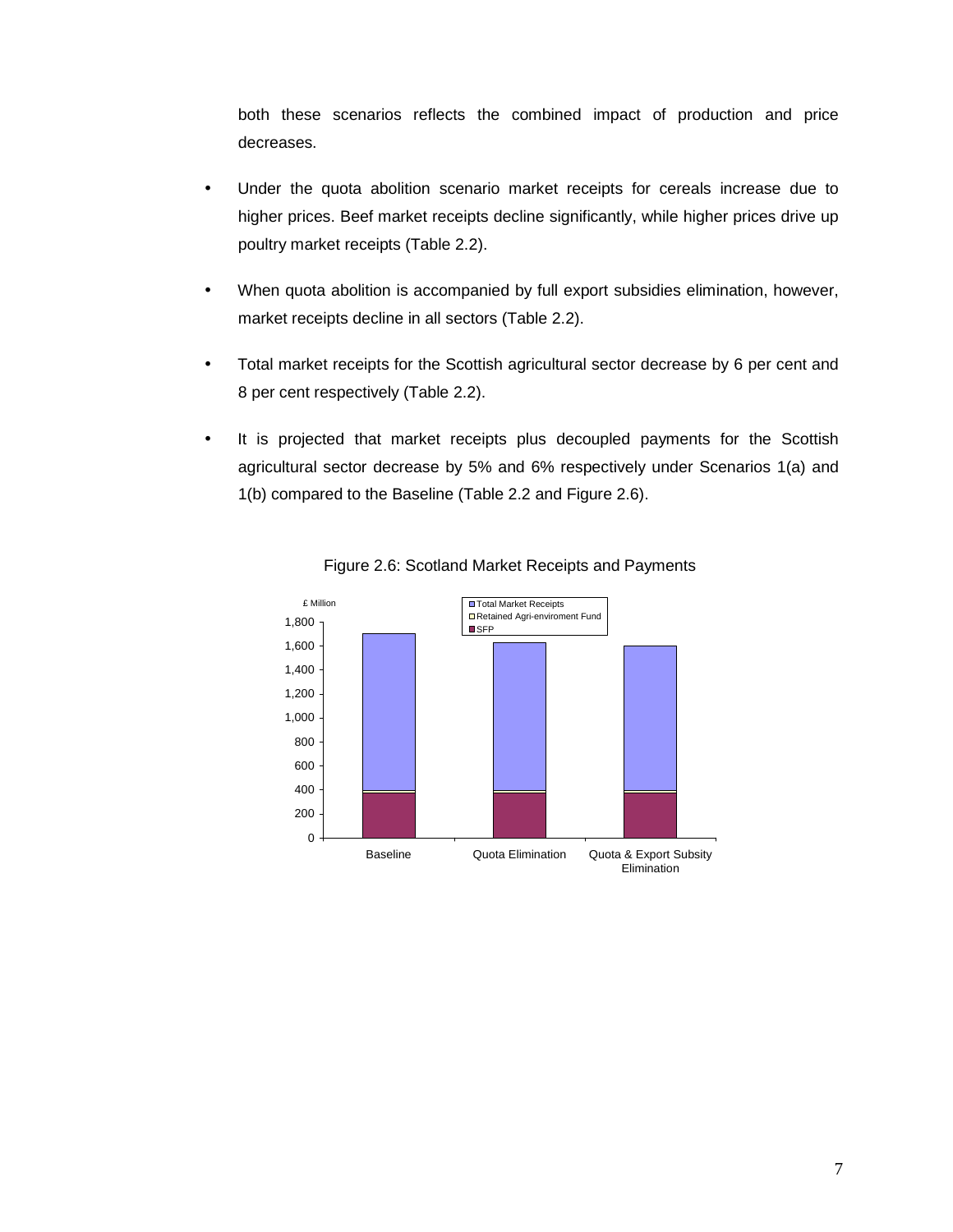|                                                                                                |                                                                      | Scenario I(a)<br><b>Quota Abolition</b>                   | Scenario I(b)<br>Quota Abolition +<br><b>Export Subsidy</b><br><b>Elimination</b> |                                                           |  |
|------------------------------------------------------------------------------------------------|----------------------------------------------------------------------|-----------------------------------------------------------|-----------------------------------------------------------------------------------|-----------------------------------------------------------|--|
| <b>Market Receipts</b>                                                                         | $(\%)$                                                               | £ million                                                 | $(\%)$                                                                            | £ million                                                 |  |
| Wheat<br><b>Barley</b><br>Oats<br>Rapeseed<br><b>Total Crops</b><br><b>Beef</b><br>Pig         | 4<br>$\overline{2}$<br>6<br>1<br>$\overline{2}$<br>$-3$<br>$\pmb{0}$ | $\overline{\mathbf{c}}$<br>3<br>1<br>0<br>6<br>$-16$<br>0 | $-2$<br>$-1$<br>$-2$<br>$\boldsymbol{0}$<br>$-1$<br>$-4$<br>$-1$                  | $-1$<br>$-1$<br>0<br>$\mathbf 0$<br>$-2$<br>$-17$<br>$-1$ |  |
| Sheep<br>Poultry<br><b>Total Livestock</b>                                                     | $\mathbf 0$<br>$\overline{2}$<br>$-2$                                | $-1$<br>2<br>$-15$                                        | 0<br>$-4$<br>$-3$                                                                 | $-1$<br>$-4$<br>$-23$                                     |  |
| <b>Milk</b>                                                                                    | $-25$                                                                | $-67$                                                     | $-29$                                                                             | $-76$                                                     |  |
| <b>Total Market Receipts</b>                                                                   | -6                                                                   | $-76$                                                     | -8                                                                                | $-101$                                                    |  |
| <b>Decoupled Payments</b><br><b>SFP</b><br><b>Retained Agri-</b><br><b>Environmental Funds</b> | 0<br>$\Omega$                                                        | 0<br>$\Omega$                                             | 0<br>$\Omega$                                                                     | 0<br>$\Omega$                                             |  |
| Market Receipts +<br><b>Decoupled Payments</b>                                                 | -5                                                                   | $-76$                                                     | -6                                                                                | $-101$                                                    |  |

Table 2.2: Percentage Differences in Scottish Market Receipts and Decoupled Payments between the Baseline and each Quota Abolition Scenario (year 2016)

#### **2.3 Conclusions**

- Abolition of milk quotas exerts a significant downward impact on dairy prices and production in Scotland and throughout the UK. When the current Uruguay Round trade rules are maintained, the UK production impact contrasts with the rest of the EU, where abolishing the milk quota leads to a moderate increase in milk production.
- When, in addition to abolishing milk quotas, export subsidies are also eliminated, the production and price impacts in Scotland and the rest of the UK are more marked. Total EU milk production remains unchanged.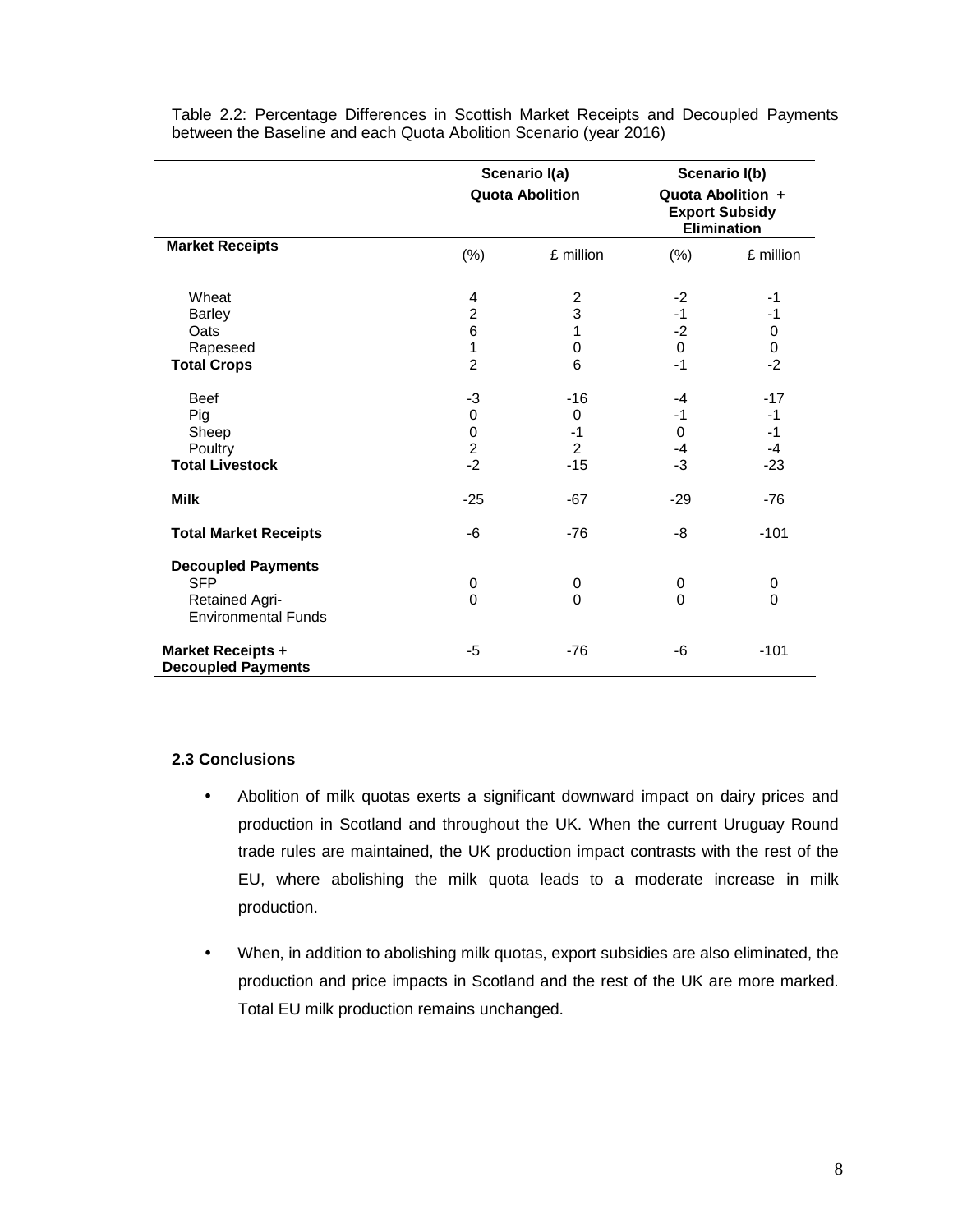# **3. Increased Modulation With and Without Matched Funding**

# **3.1 Scenarios Analysed**

### **2(a) 25% rate of modulation (UK only) with 100% matched funding**

In this scenario a 25% national modulation rate is levied with 100% matched funding by the Treasury. This increase in modulation is phased in from 2007 to 2010 in equal steps. By 2010 the total rate of modulation, (compulsory plus voluntary) in all countries in the UK is equal to 25%. Since different regions have their own voluntary modulation rates, this involves different modulation rate increases across the regions with England increasing by much less than the other regions. The compulsory modulation (of up to 5%) is assumed to be subject to franchise, while the voluntary modulation is not. The modulation rates across the rest of the EU remain as in the Baseline. Money raised via modulation is assumed re-distributed into agri-environmental schemes with no production impacts.

#### **2(b) 25% rate of modulation (UK only) with no matched funding**

Under the Increased Modulation Scenario 2(b), the assumptions are the same as 2(a) with the exception that there is no matched funding by the Treasury.

#### **3.2 Results**

#### **Dairy Sector Projections for the two Increased Modulation (UK only) scenarios**

- UK dairy commodity prices do not change when there is 25% modulation in the UK only, relative to the Baseline (Figure 3.1). Consequently, the Scottish milk producer price does not change either. The presence or absence of matched funding makes no difference.
- There are no discernible impacts on Scottish dairy production (Figure 3.2). It is projected that the milk producer price remains relatively strong over the projection period and as a result, reducing the SFP via modulation has no impact on production.
- Production of the dairy commodities shows no significant change.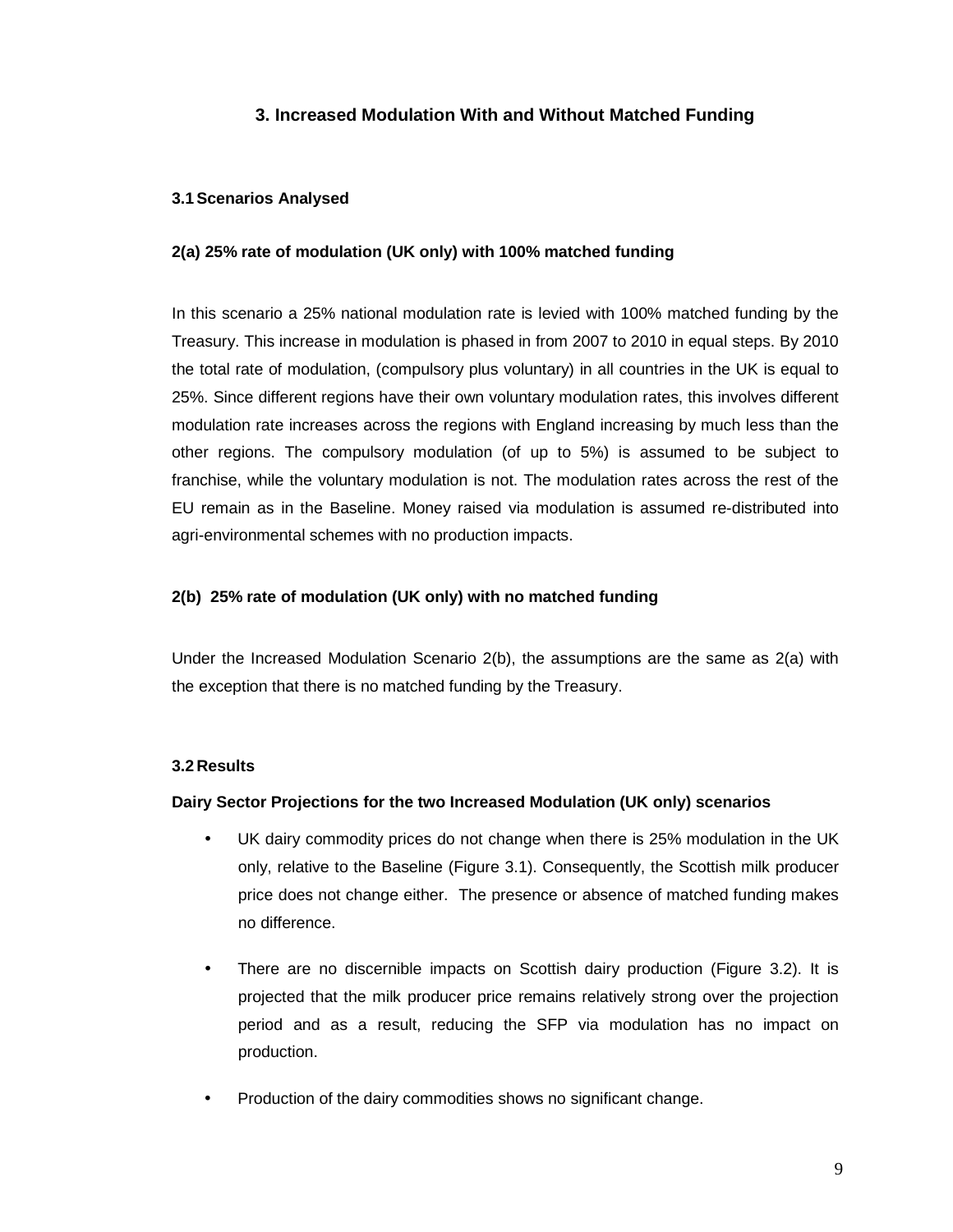

Dairy Sector Projections under the Baseline and the two increased Modulation Scenarios

#### **Beef Sector Projections for the two Increased Modulation (UK only) scenarios**

• There is a very slight negative beef production impact (Figure 3.4 and Table 3.1) since increased modulation reduces the value of the SFP.

• Increased modulation has a negligible upward impact on projected cattle prices in Scotland (Figure 3.3 and Table 3.1) since this policy change is applied to the UK only and thus the production changes at the EU level are insufficient to generate sizeable price response.





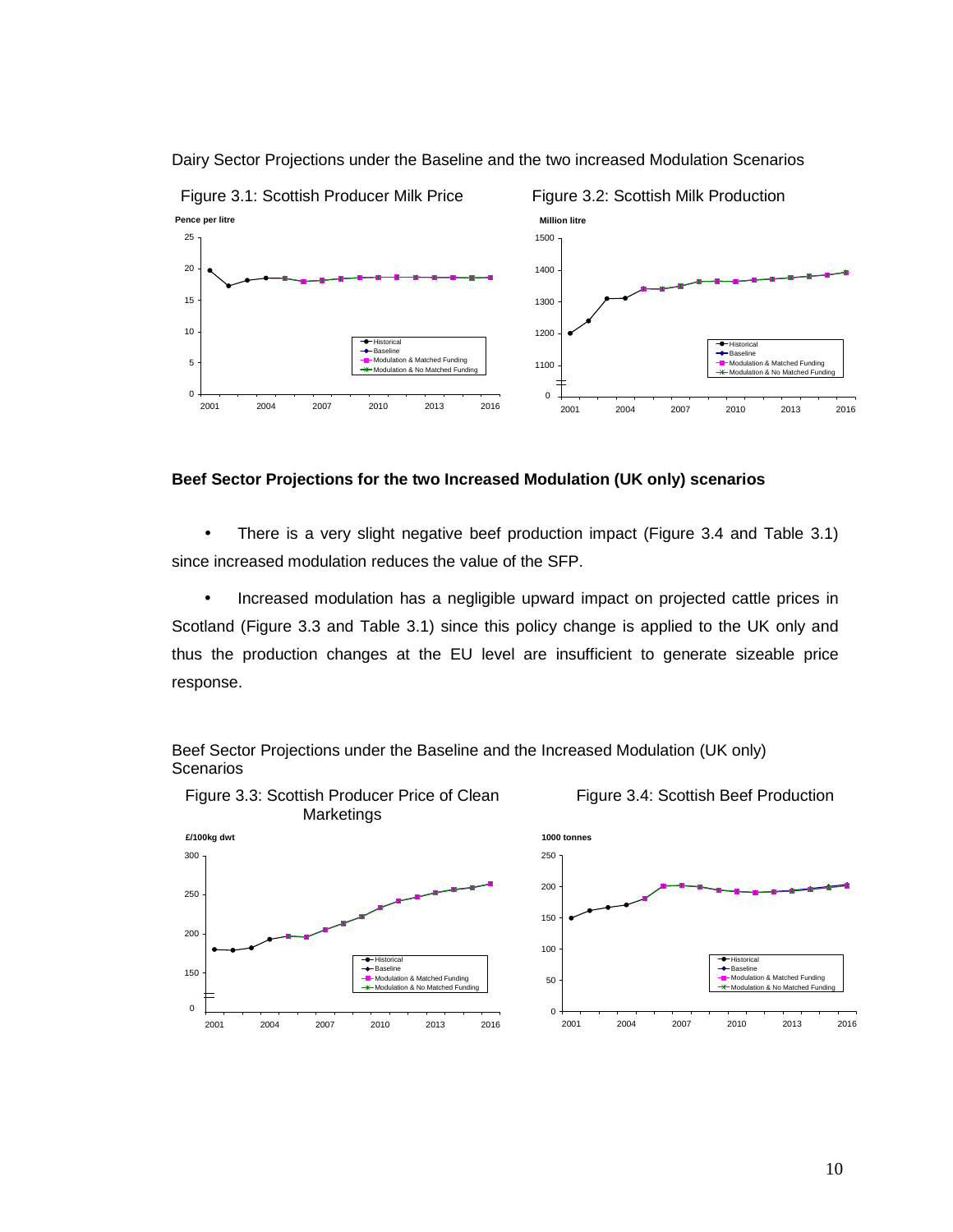|                                                        | 25% Modulation $+$<br>100% Matched Funding | 25% Modulation +<br><b>No Matched Funding</b> |
|--------------------------------------------------------|--------------------------------------------|-----------------------------------------------|
|                                                        | $(\% )$                                    | (%)                                           |
| Suckler cows                                           | $-1$                                       | -1                                            |
| Total cattle                                           | -1                                         | -1                                            |
| Beef production                                        | $-1$                                       | -1                                            |
| Average Scottish Producer Price of Clean<br>Marketings |                                            | 0                                             |

Table 3.1: Percentage Differences in Scottish Beef Sector Prices and Production between the Baseline and each Modulation Scenario (year 2016)

#### **Sheep Sector Projections for the two Increased Modulation (UK only) Scenarios**

- Projected Scottish ewe numbers decrease by 1% under the modulation scenarios compared to the Baseline in response to the reduced value of the SFP (Figure 3.6 and Table 3.2).
- Following the drop in production the projected sheep meat price is only marginally higher than in the Baseline (Figure 3.5 and Table 3.2). Presence or absence of matched funding makes no difference.

Sheep Sector Projections for the Baseline and Increased Modulation (UK only) Scenarios



Table 3.2: Percentage Differences in Scottish Sheep Sector Prices and Production between the Baseline and each Scenario (year 2016)

|                                                       | 25% Modulation $+$<br>100% Matched Funding | 25% Modulation $+$<br><b>No Matched Funding</b> |
|-------------------------------------------------------|--------------------------------------------|-------------------------------------------------|
| Ewes                                                  | $(\% )$<br>-1                              | (%)<br>-1                                       |
| Sheep production                                      | -1                                         | -1                                              |
| Average Scottish price of finished sheep and<br>lambs |                                            | 0                                               |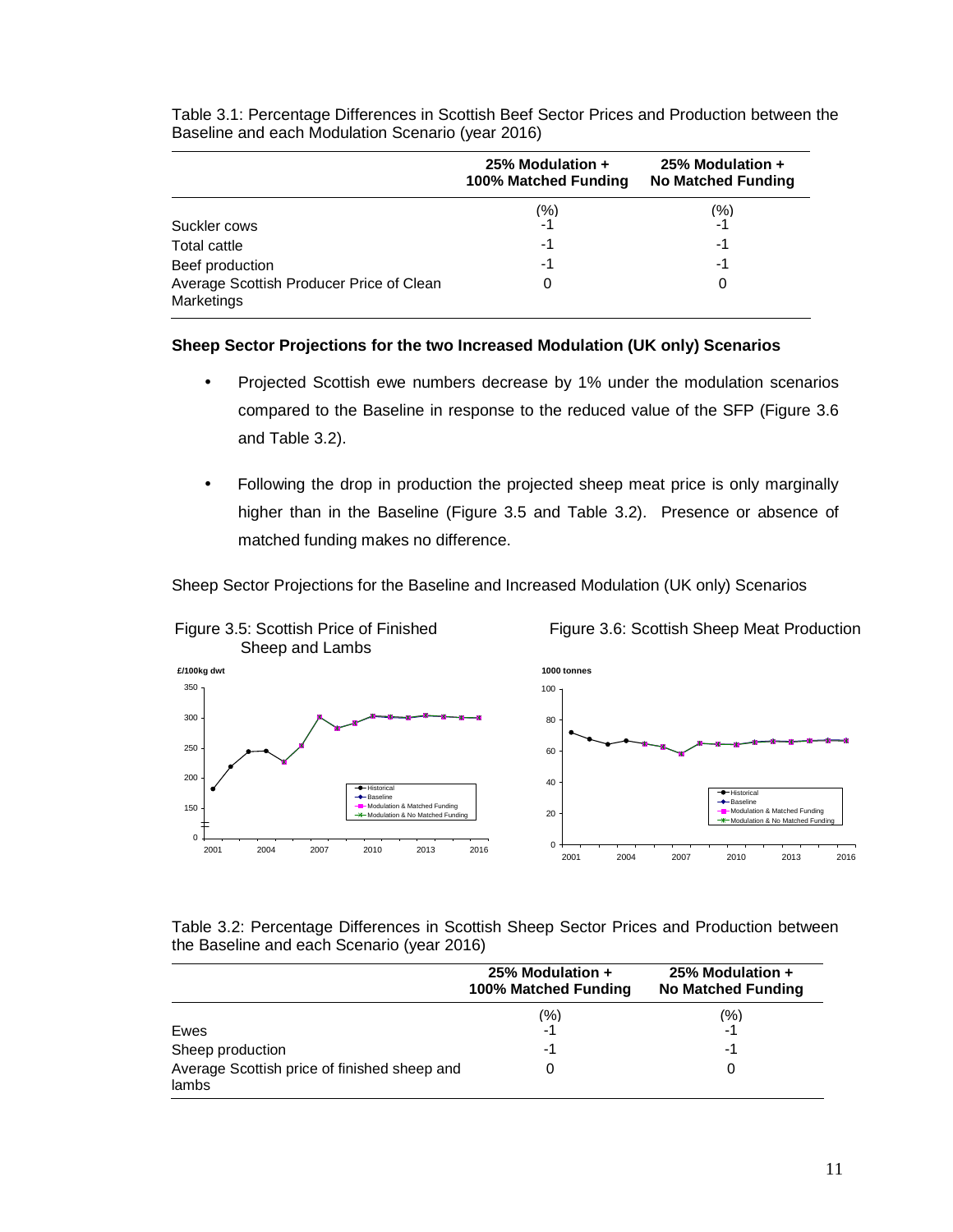#### **Arable Sector Projections for the two Increased Modulation (UK only) scenarios**

- Increased modulation has a negligible impact on the production of wheat, barley and rapeseed. This is partly due to the assumed smaller production impact of the SFP in the crop sector.
- Crop prices remain unchanged compared to the Baseline due to the negligible production impacts (Figures 3.7 and 3.8).
- It should also be noted that the pig and poultry sectors do not show any discernable impacts. These sectors are not directly supported and all changes there are due to cross price effects. The negligible price changes in the other sectors are not sufficient to significantly affect pigs and poultry.

Arable Sector Projections under the Baseline and the Increased Modulation (UK only) **Scenarios** 



#### **Market Receipts and Decoupled Payments Projections for the two Increased Modulation (UK only) Scenarios**

- Market receipts for each sector do not change under the two increased modulation scenarios.
- The projection of total receipts for the Scottish agricultural sector decrease by 2% and 4% respectively, compared to the Baseline for each modulation scenarios. The greater reduction is due to the absence of matched funding (Table 3.3).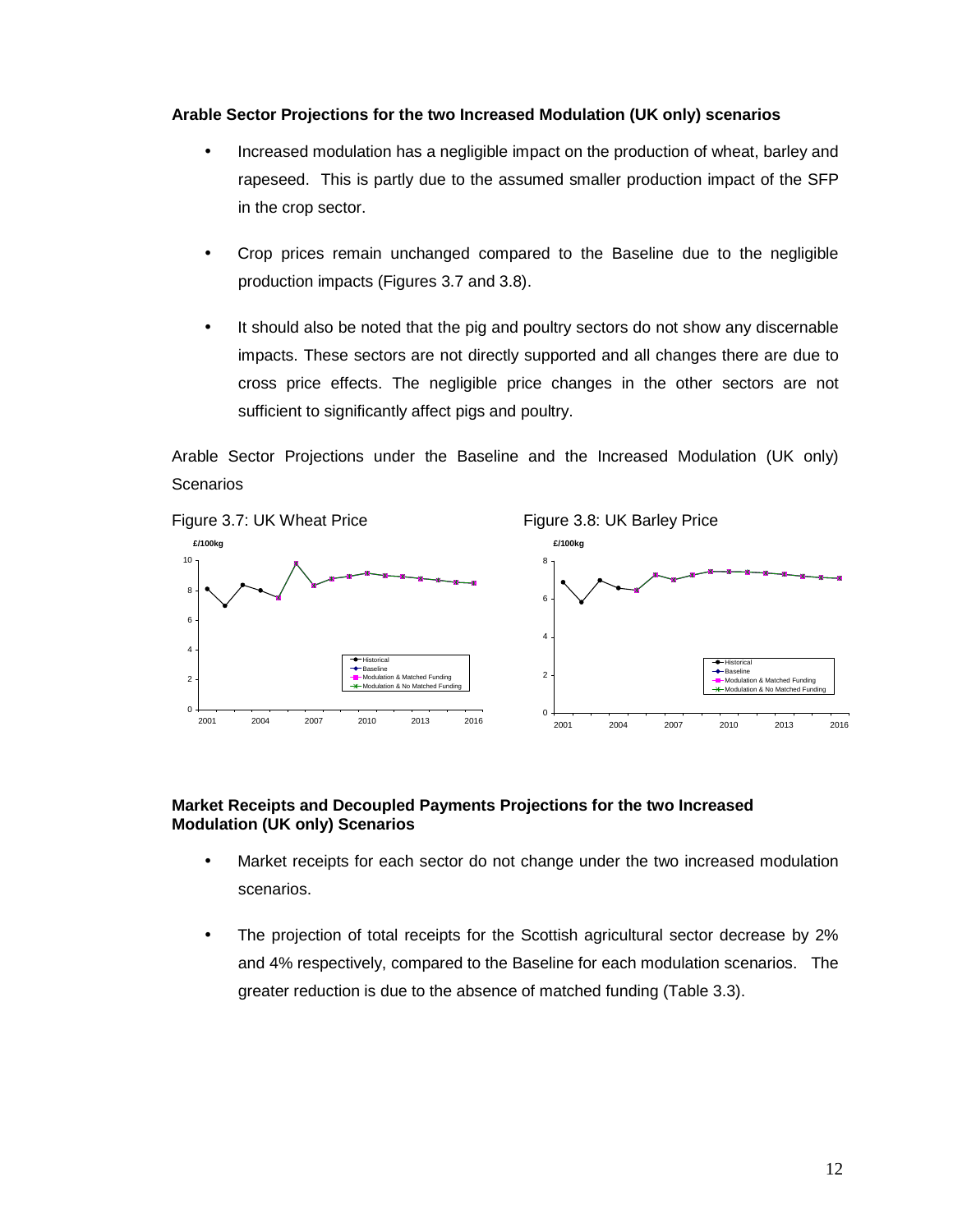Market Receipts and Decoupled Payments Projections under the Baseline and the Increased Modulation (UK only) Scenarios





Table 3.3: Percentage Differences in Scottish Market Receipts and Other Payments between the Baseline and Increased Modulation Scenarios (year 2016)

|                                                       |        | 25% Modulation<br>+100% Matched<br><b>Funding</b> |          | 25% Modulation +<br><b>No Matched</b><br><b>Funding</b> |
|-------------------------------------------------------|--------|---------------------------------------------------|----------|---------------------------------------------------------|
|                                                       | $(\%)$ | £ million                                         | $(\% )$  | £ million                                               |
| <b>Market Receipts</b>                                |        |                                                   |          |                                                         |
| <b>Total Crops</b>                                    | 0      | $-1$                                              | $\Omega$ | $-1$                                                    |
| <b>Total Livestock</b>                                | $-1$   | -5                                                | $-1$     | -5                                                      |
| <b>Milk</b>                                           | 0      | $\Omega$                                          | $\Omega$ | $\Omega$                                                |
| <b>Total Market Receipts</b>                          | 0      | $-5$                                              | $\Omega$ | $-5$                                                    |
| <b>Decoupled Payments</b>                             |        |                                                   |          |                                                         |
| <b>SFP</b>                                            | $-17$  | $-63$                                             | $-17$    | -63                                                     |
| Retained Agri- Environmental<br><b>Funds</b>          | 187    | 38                                                | 43       | 9                                                       |
| <b>Market Receipts + Decoupled</b><br><b>Payments</b> | $-2$   | $-31$                                             | $-4$     | -60                                                     |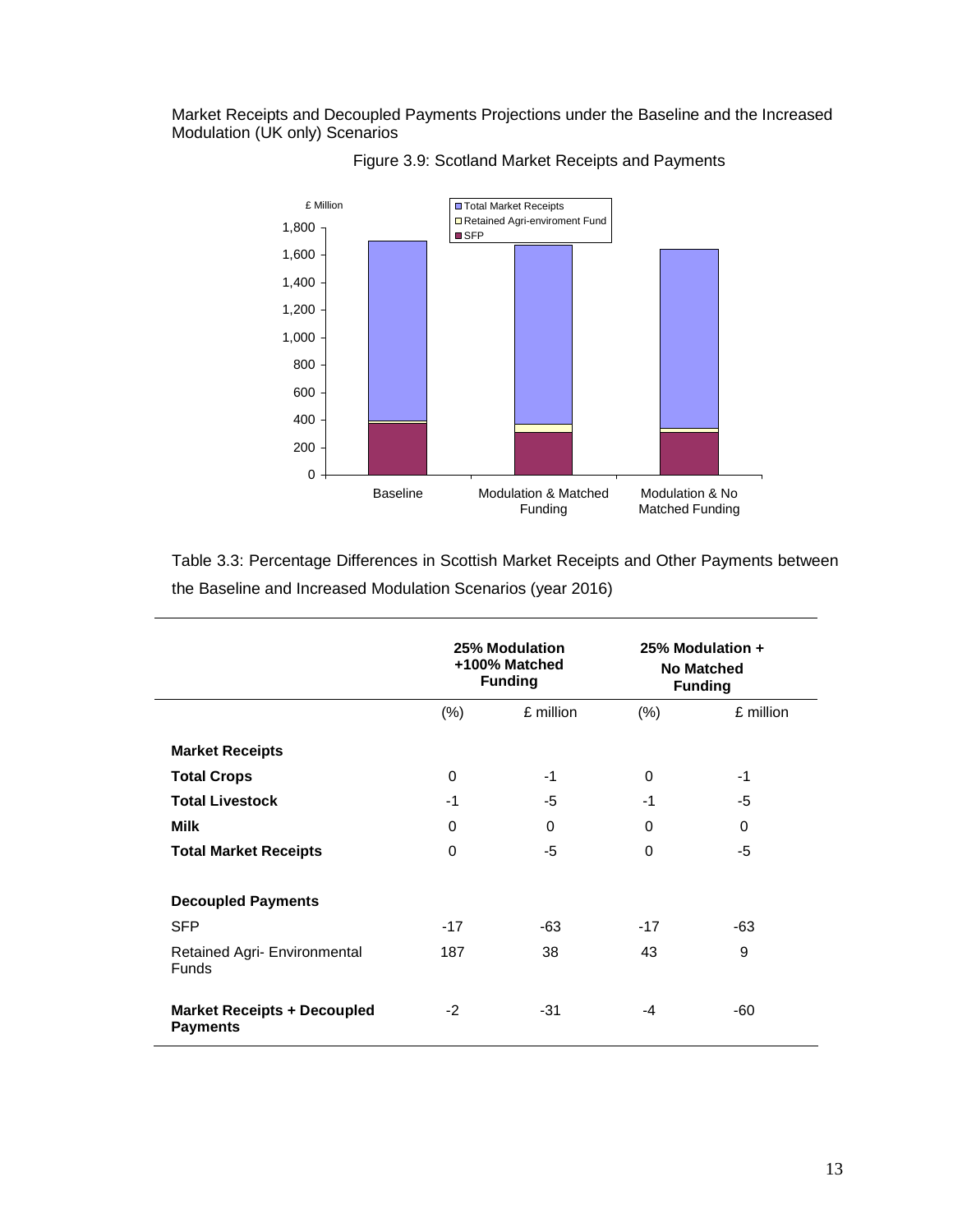# **3.3. Conclusions**

- Increasing the total UK modulation rate to 25% yields a marginal production impact on the Scottish beef and sheep sectors and negligibly small price increases, irrespective of presence or absence of matched funding.
- The other sectors (dairy, crops, pork and poultry) show virtually no response.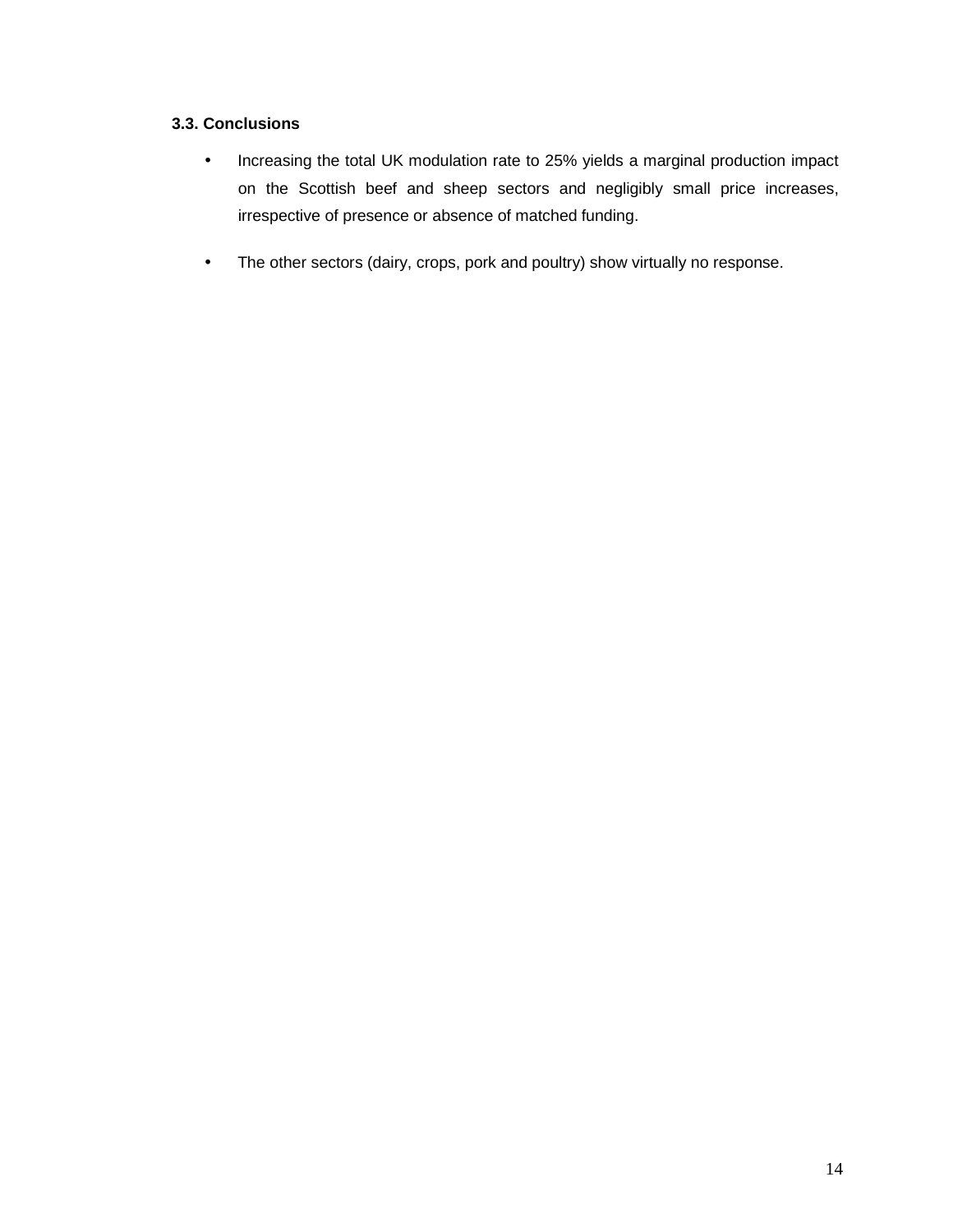# **4. Reduction in and Elimination of the SFP**

#### **4.1 Scenarios Analysed**

### **3(a) 25% reduction in the SFP throughout the EU**

The SFP and the partially coupled payments are reduced by 25% throughout the EU. The reduction in the SFP is phased in from 2007 to 2010 in equal yearly increments. Since Financial Discipline amounting to 5% is already applied in the Baseline, the SFP is effectively reduced by 20% under this scenario compared to the Baseline.

# **3(b) 100% reduction in the SFP throughout the EU**

This scenario maintains the same assumptions as scenario 3(a), except that the reduction in the SFP throughout the EU is 100%.

# **3(c) 25% reduction in the SFP in the UK only**

The 25% reduction of the SFP is applied only in the UK, with the rest of the EU maintaining the same level of financial discipline as in the Baseline.

# **3(d) 100% reduction in the SFP in the UK only**

The 100% reduction of the SFP is applied only in the UK, with the rest of the EU maintaining the same level of financial discipline as in the Baseline.

Scenarios 3(c) and 3(d) are purely hypothetical since the EU legislation does not allow member states to apply different rates of financial discipline. In scenarios 3(b) and 3(d) where appropriate the modulation rates are also reduced (to zero by 2010), while in the other two scenarios the corresponding modulation rates are the same as in the baseline.

# **4.2 Results**

#### **Dairy Sector Projections for Reductions in the SFP Scenarios 3(a), (b), (c) & (d)**

• Reductions in the SFP have no discernible impact on Scottish dairy production and prices (Figures 4.1. and 4.2), because the production enhancing impact of the dairy component of the SFP is small and insufficient to drive production below quota.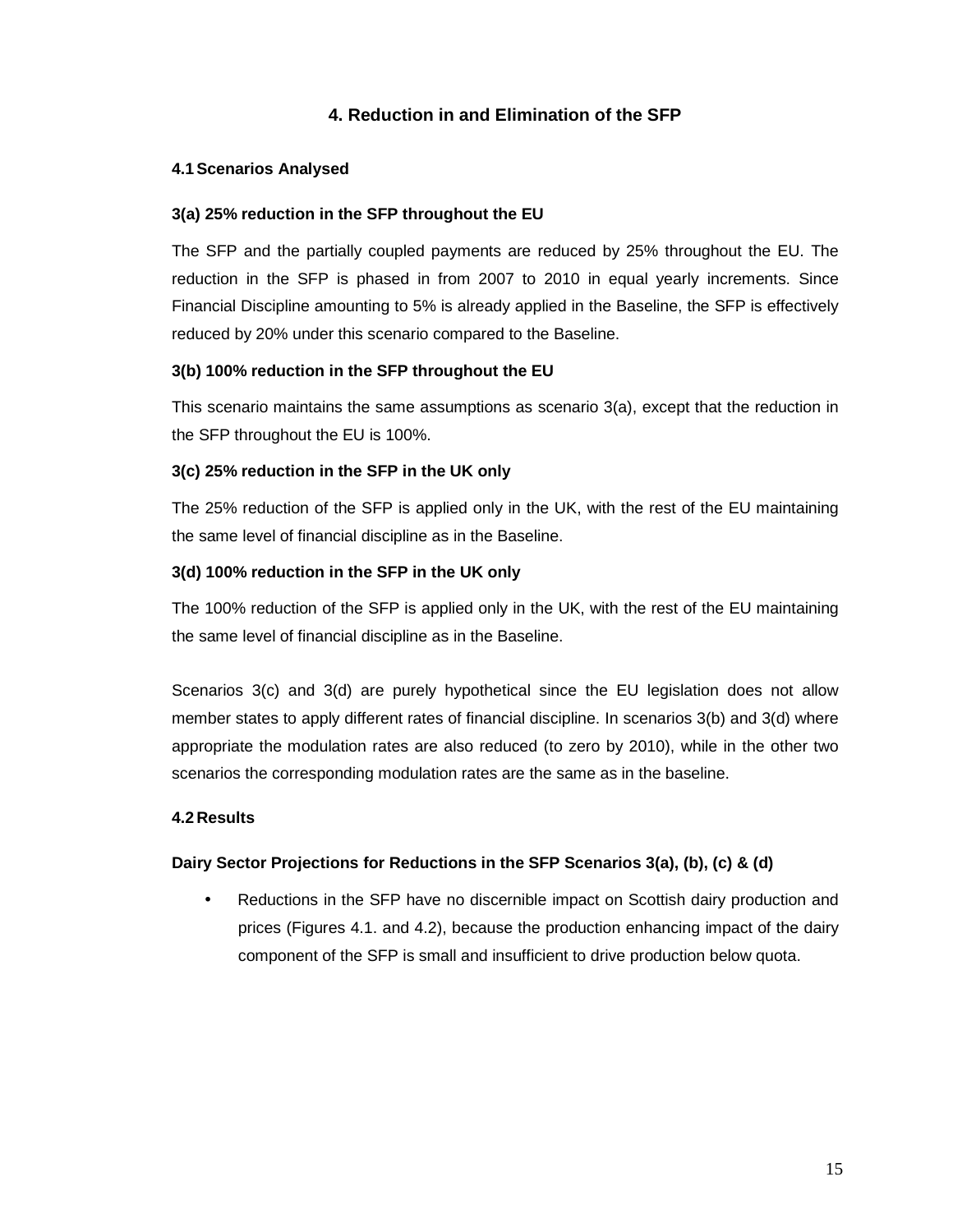



#### **Beef Sector Projections for Reductions in the SFP Scenarios 3(a), (b), (c) & (d)**

#### **Scenario 3(a) 25% reduction in the SFP throughout the EU**

- The EU-wide 25% reduction of the SFP has a slightly negative impact on Scottish beef cow numbers and beef production (Figure 4.4). Although decoupled, the SFP is still assumed to have some residual production enhancing impact. Hence reducing its value leads to a slight drop in production.
- The decrease in supply results in slightly higher beef prices (Figure 4.3).

#### **Scenario 3(b) 100% reduction in the SFP throughout the EU**

- Eliminating the SFP throughout the EU leads to moderate decreases in the Scottish beef herd size and production (Figure 4.4). The removal of the SFP under this scenario is offset to a certain extent by the positive price impact (Figure 4.3). Thus, the drop in Scottish beef production is less than might be expected.
- This price impact reflects the fact that under the baseline some direct payments in certain EU countries remain linked to production and thus the complete removal of the payments has a significant production impact throughout the EU. In Scotland, suckler cow numbers are 6% lower, and beef production falls by 5% relative to the Baseline.
- The beef price is 5% higher under this scenario compared to the baseline (Table 4.1).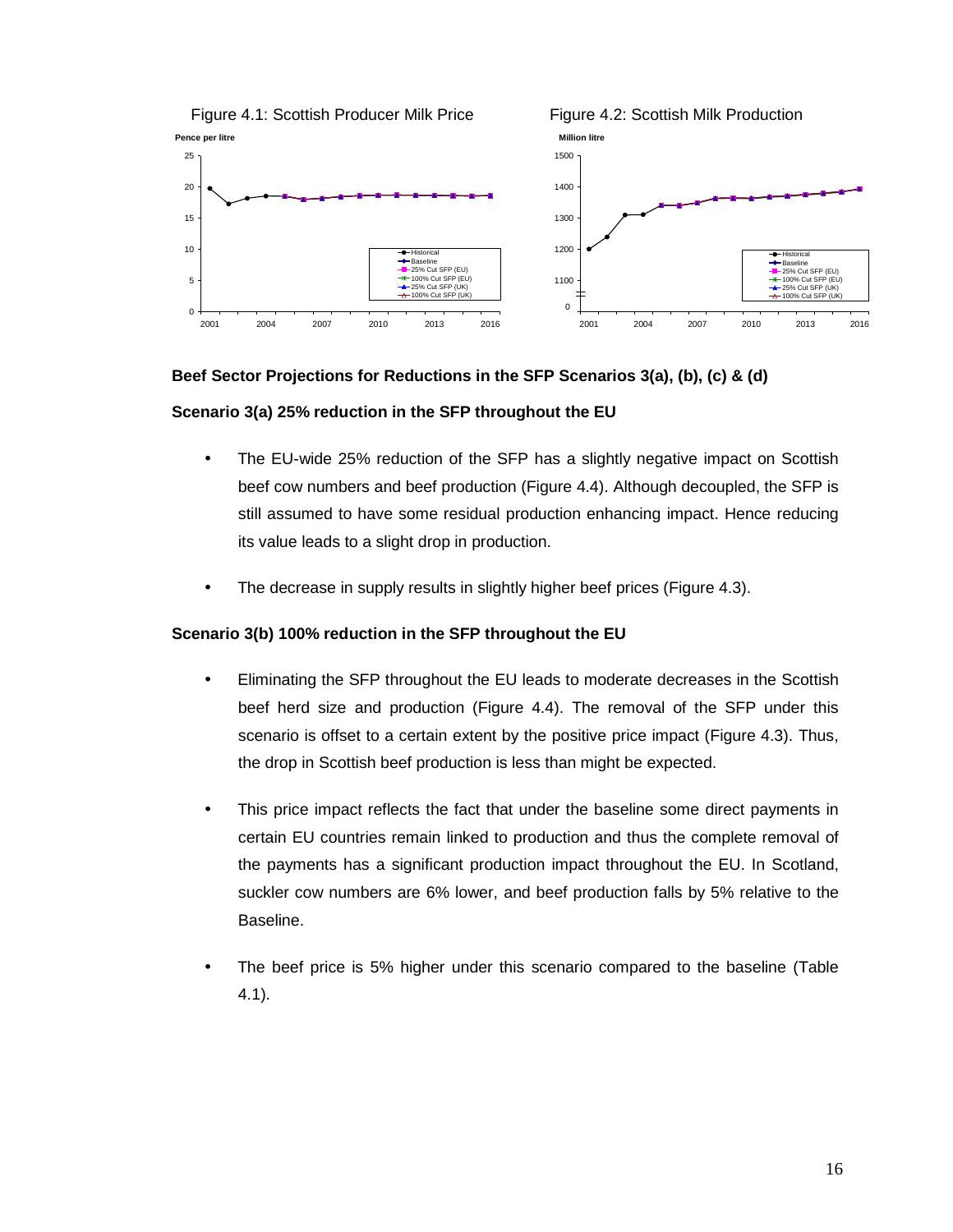



Table 4.1: Percentage Differences in Scottish Beef Sector Prices and Production between the Baseline and SFP Reduction Scenarios (year 2015)

|                                                        | of SFP (EU) | 25% Reduction 100% Reduction 25% Reduction 100% Reduction<br>of SFP (EU) | of SFP (UK) | of SFP (UK) |
|--------------------------------------------------------|-------------|--------------------------------------------------------------------------|-------------|-------------|
|                                                        | (%)         | (%)                                                                      | $(\% )$     | (%)         |
| Suckler cows                                           | -1          | -6                                                                       | -2          | -9          |
| Total cattle                                           | -1          | -5                                                                       | -1          | -6          |
| Beef production                                        | -1          | -5                                                                       | -1          | -6          |
| Average Scottish Producer<br>Price of Clean Marketings |             | 5                                                                        | 0           |             |

#### **Scenario 3(c) 25% reduction in the SFP in the UK only**

- Reducing the SFP by 25% only in the UK has a modest production impact in the beef sector. Under this scenario Scottish suckler cow numbers are 2% below the baseline in 2016 (Table 4.1).
- Since the policy change applies only to the UK, there is no impact on the rest of the EU. Consequently, unlike scenario 3a, the beef price does not change significantly, relative to the baseline.

#### **Scenario 3(d) 100% reduction in the SFP in the UK only**

• Eliminating the SFP only in the UK exerts a negative impact on the Scottish cattle herd size and beef production. Suckler cow numbers are down 9% compared to the Baseline, while beef production is 6% lower (Table 4.1).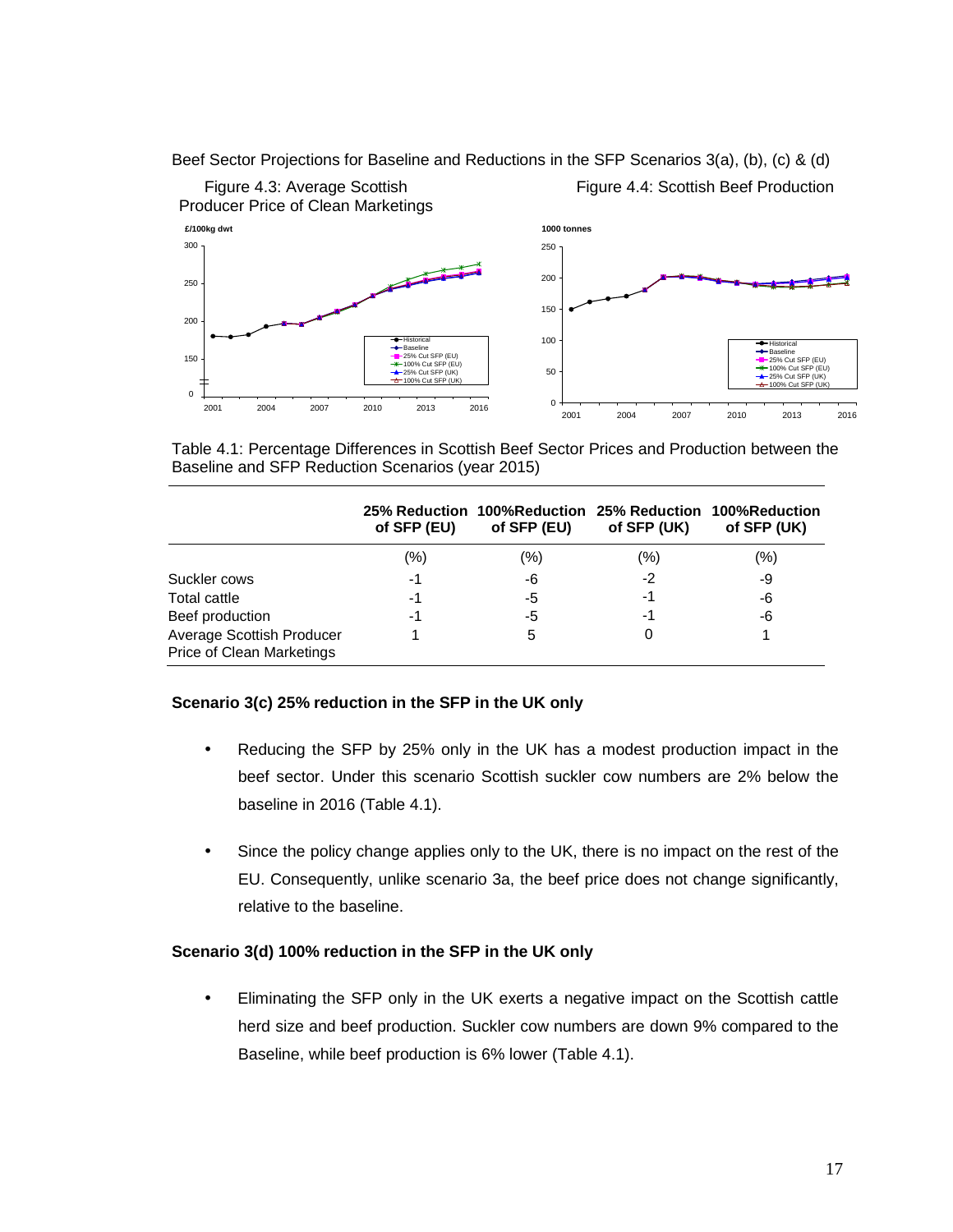• The production impact exceeds that which occurs under the equivalent EU-wide scenario (3b) since the elimination of the SFP (in the UK only) is not offset by a significant price impact.

# **Sheep Sector Projections for Reductions in the SFP Scenarios 3(a), (b), (c) & (d)**

# **Scenario 3(a) 25% reduction in the SFP throughout the EU**

- The EU-wide 25% reduction in the SFP has a slight downward impact on ewe numbers and sheep meat production (Figure 4.6).
- The decrease in supply results in slightly higher sheep meat prices (Figure 4.5).



Table 4.2: Percentage Differences in Scottish Sheep Meat Price and Production between the Baseline and each SFP reduction scenario (year 2016)

|                           | <b>25% Reduction</b><br>of SFP (EU) | 100%Reduction<br>of SFP (EU) | 25% Reduction<br>of SFP (UK) | 100%Reduction<br>of SFP (UK) |
|---------------------------|-------------------------------------|------------------------------|------------------------------|------------------------------|
|                           | (%)                                 | (%)                          | $(\% )$                      | (%)                          |
| Ewes                      | -1                                  | -3                           | -1                           | -5                           |
| Sheep production          | -1                                  | -4                           | -1                           | -5                           |
| Average Scottish price of |                                     | 3                            | 0                            |                              |
| finished sheep and lambs  |                                     |                              |                              |                              |

#### **Scenario 3(b) 100% reduction in the SFP throughout the EU**

- Eliminating the SFP in the EU leads to moderate decreases in the Scottish ewe herd size (-3%) and Scottish sheep meat production (-4%) (Table 4.2). This is due to the fact that the SFP assists in maintaining some marginal sheep production.
- Sheep meat production declines elsewhere in Europe and as a result the sheep meat price rises relative to the baseline (Figure 4.5).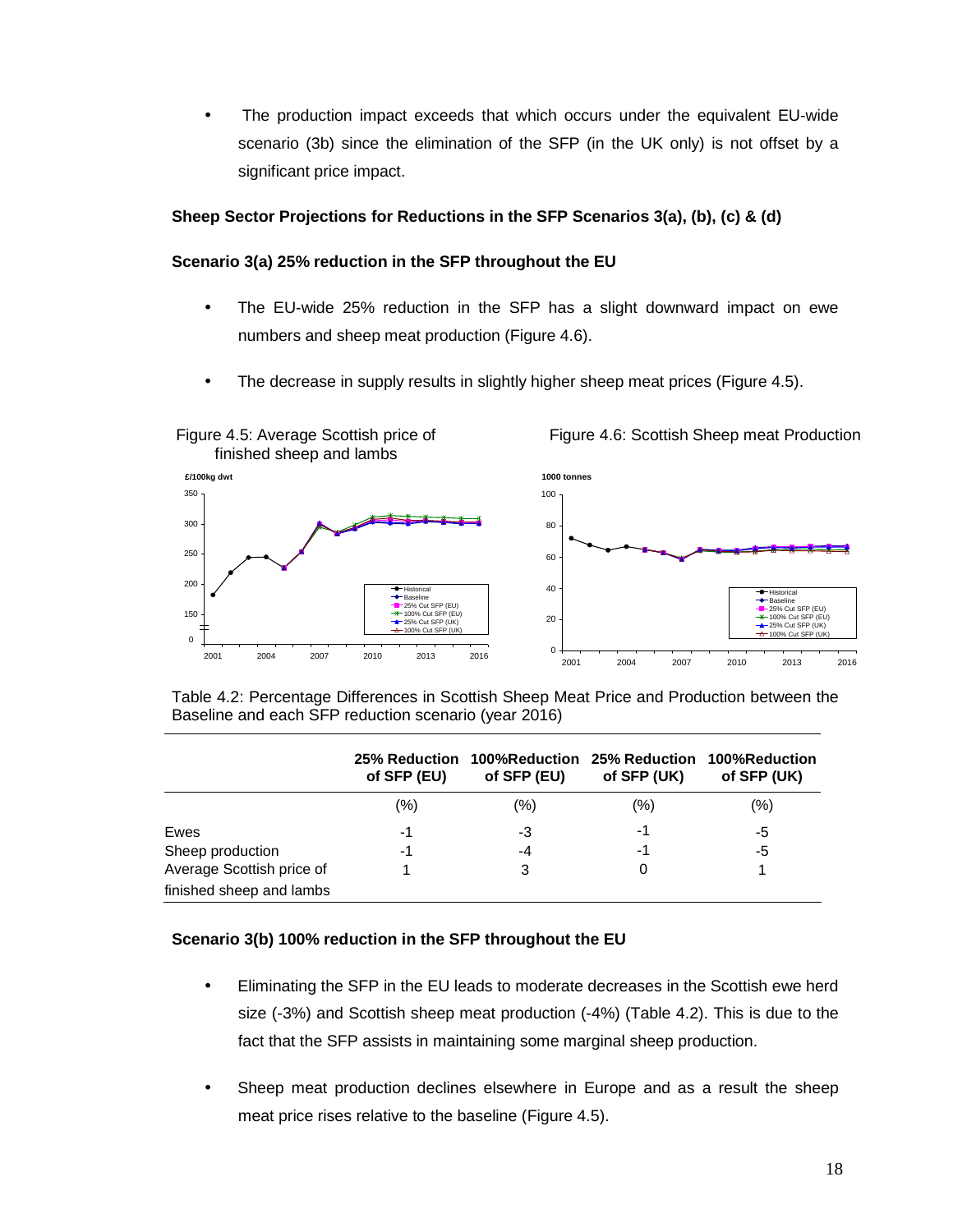# **Scenario 3(c) 25% reduction in the SFP in the UK only**

- Applying the 25% reduction in the SFP only to the UK has a small negative impact on Scottish ewe herd size and sheep meat production (Table 4.2).
- Due to the lack of impact in the rest of the EU, however, prices do not change significantly (Figure 4.5).
- The downward production impact of a UK-only reduction in the SFP is slightly greater than when the 25% reduction is applied throughout the EU.

# **Scenario 3(d) 100% reduction in the SFP in the UK only**

- Eliminating the SFP only in the UK exerts a downward impact on Scottish ewe herd size and sheep meat production (Table 4.2). Both ewe numbers and sheep meat production are 5% lower, compared to the Baseline, by the end of the projection period.
- While the value of the SFP in the rest of the EU remains the same as in the Baseline, the decline in the Scottish sheep sector and the rest of the UK causes the lamb price to increase slightly.

#### **Arable Sector Projections under the Baseline and Reductions in the SFP Scenarios**

The SFP reduction scenarios have a negligible impact in the crop sector (Figures 4.7 and 4.8). It is projected that in the Baseline crop prices increase over the projection period due to increased demand for cereals and oilseed for bio-fuel production. These high crop prices are more than sufficient to offset the negative impact of the reductions of the SFP and allow cereal and oilseed production to remain profitable.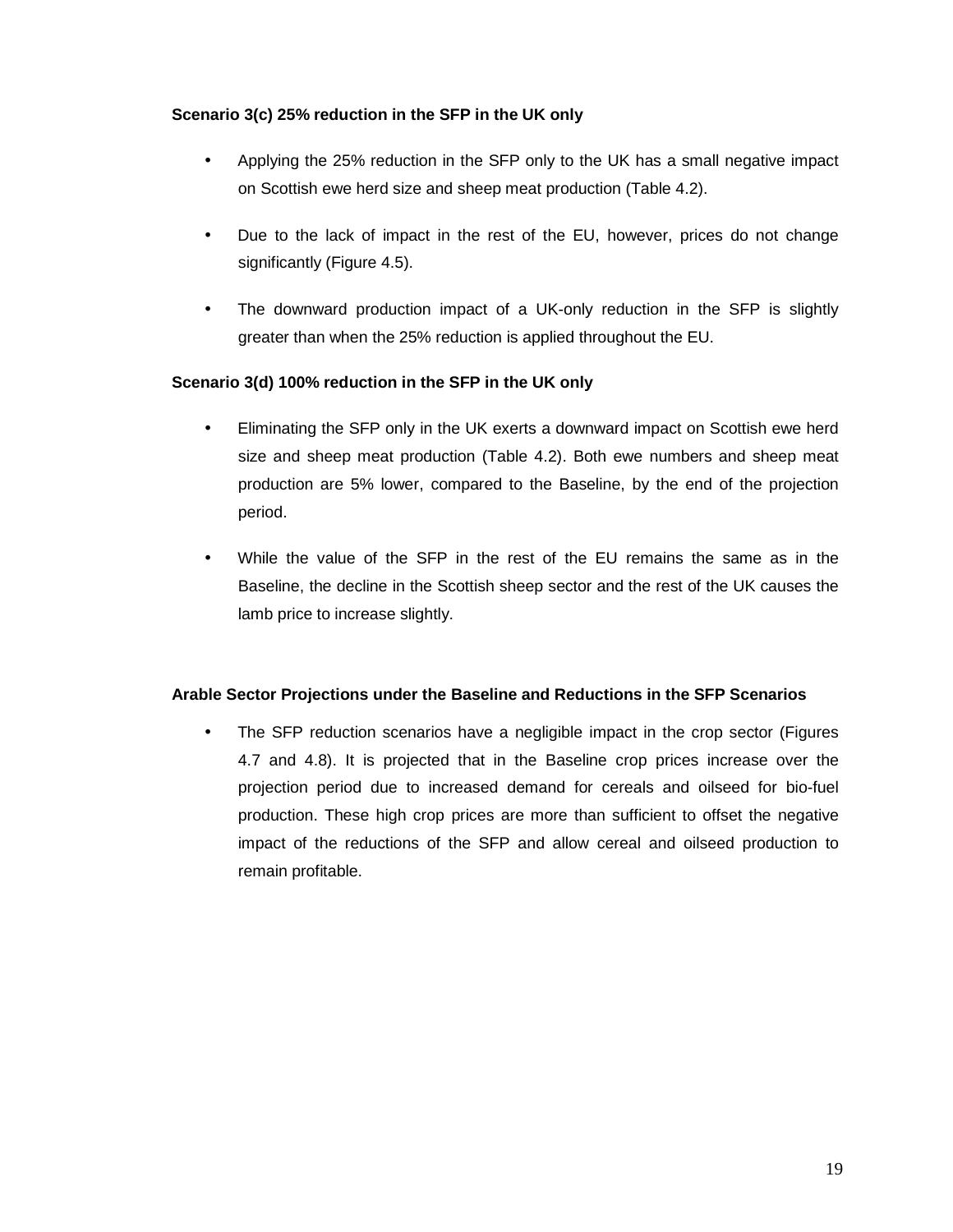

The SFP reduction scenarios have negligible impact of the pork and poultry sectors.

# **Market Receipt and Other Payments Projections for the Reductions in the SFP Scenarios**

- Market receipts for each sector do not change significantly under the 25% reduction of SFP, whether throughout the EU or in the UK only (Table 4.3).
- Owing to the franchise, the 25% reduction in the nominal SFP only yields a 22% reduction in the funds actually received by the farming sector (Table 4.3).
- It is projected that market receipts plus other payments to the Scottish agricultural sector decreases by 5% and 6% respectively in response to the to 25% Reduction of SFP Scenarios (EU & UK) compared to the Baseline (Table 4.3).
- Crop market receipts remain largely unchanged under the 100% reductions of SFP Scenarios (Table 4.3).
- Total market receipts decrease by 3% in the livestock sector under the 100% reduction in the SFP scenario (UK only). Sheep sector market receipts decrease by 6% and beef sector decrease by 5%. (Table 4.3).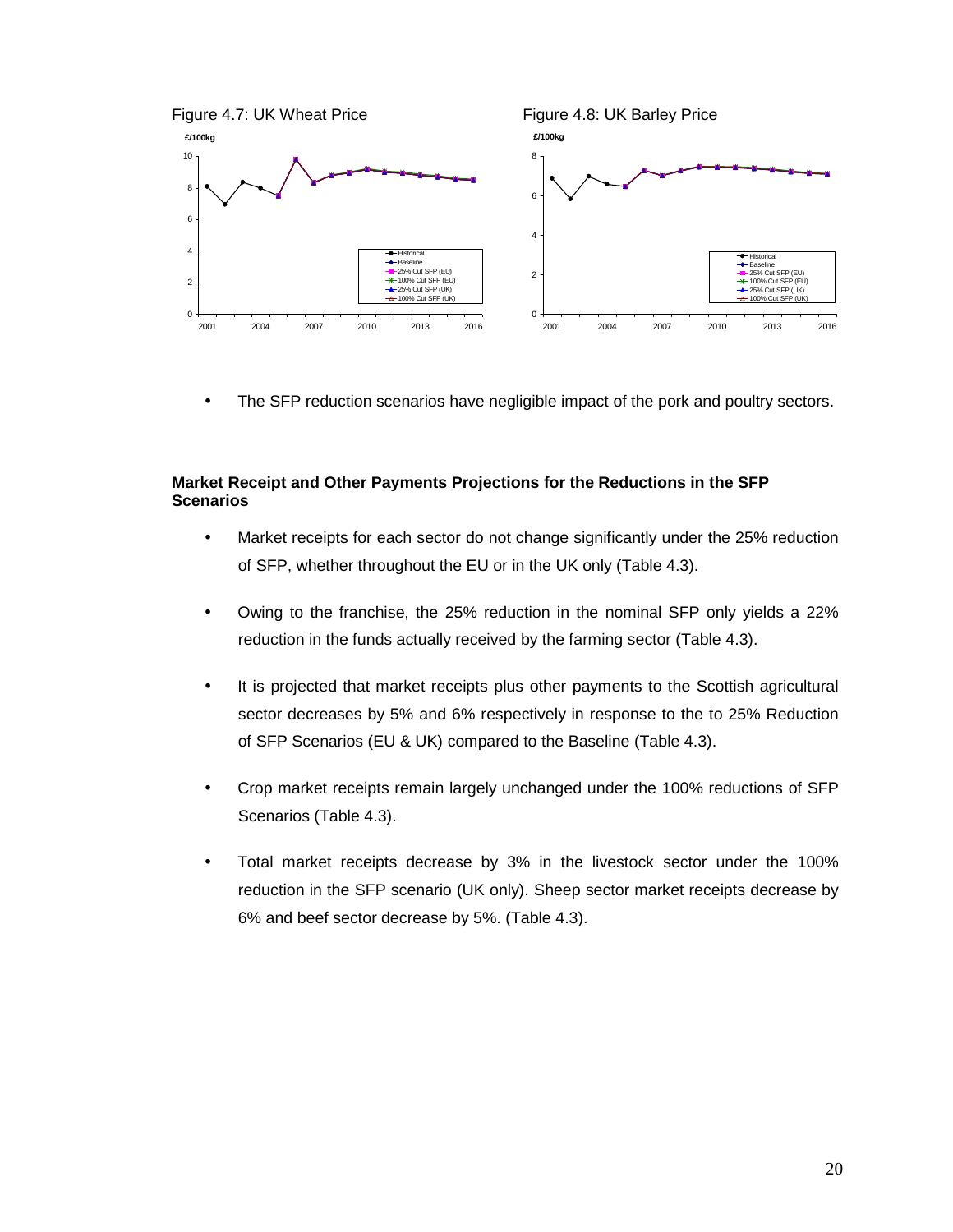

Market Receipt and Other Payments Projections for the Baseline and Reductions in the SFP

Figure 4.9: Scotland Market Receipts and Other Payments

Table 4.3: Percentage Differences in Scottish Market Receipts and Decoupled Payments between the Baseline and the Reductions in the SFP Scenarios (year 2016)

|                                                                                                                                                         | 25%<br><b>Reduction in</b><br>SFP (EU)              |                             | 100%Reduction<br>in SFP (EU)   |                            |                                               | 25% Reduction<br>in SFP (UK)           | 100%<br><b>Reduction</b><br>in SFP (UK) |                                                   |
|---------------------------------------------------------------------------------------------------------------------------------------------------------|-----------------------------------------------------|-----------------------------|--------------------------------|----------------------------|-----------------------------------------------|----------------------------------------|-----------------------------------------|---------------------------------------------------|
|                                                                                                                                                         | $(\%)$                                              | £<br>million                | (%)                            | £<br>million               | $(\% )$                                       | £<br>million                           | (%)                                     | £<br>million                                      |
| <b>Market Receipts</b>                                                                                                                                  |                                                     |                             |                                |                            |                                               |                                        |                                         |                                                   |
| <b>Total Crops</b>                                                                                                                                      | $\mathbf 0$                                         | $-1$                        | $-2$                           | $-4$                       | $\mathbf 0$                                   | $-1$                                   | $-2$                                    | -5                                                |
| <b>Beef</b><br>Pig<br>Sheep<br>Poultry<br><b>Total Livestock</b>                                                                                        | 0<br>$\mathbf 0$<br>$-1$<br>$\mathbf 0$<br>$\Omega$ | 0<br>0<br>$-1$<br>0<br>$-1$ | $-1$<br>1<br>$-4$<br>1<br>$-1$ | -4<br>1<br>$-6$<br>1<br>-9 | -1<br>$\Omega$<br>$-1$<br>$\mathbf 0$<br>$-1$ | -5<br>$\mathbf 0$<br>$-2$<br>0<br>$-7$ | -5<br>0<br>-6<br>$\mathbf 0$<br>$-4$    | -55<br>$\mathbf 0$<br>-10<br>$\mathbf 0$<br>$-31$ |
| <b>Milk</b><br><b>Total Market Receipts</b>                                                                                                             | 0<br>$\Omega$                                       | 0<br>$-1$                   | 0<br>$-1$                      | 0<br>$-12$                 | 0<br>$-1$                                     | 0<br>-8                                | 0<br>$-3$                               | $\Omega$<br>-36                                   |
| <b>Decoupled Payments</b><br><b>SFP</b><br><b>Retained Agri-</b><br><b>Environmental Funds</b><br><b>Market Receipts +</b><br><b>Decoupled Payments</b> | $-22$<br>$-22$<br>-5                                | -84<br>-8<br>-89            | $-100$<br>$-100$<br>$-24$      | $-374$<br>$-34$<br>$-407$  | $-22$<br>$-22$<br>-6                          | $-84$<br>-8<br>$-96$                   | $-100$<br>$-100$<br>$-25$               | $-374$<br>$-34$<br>$-431$                         |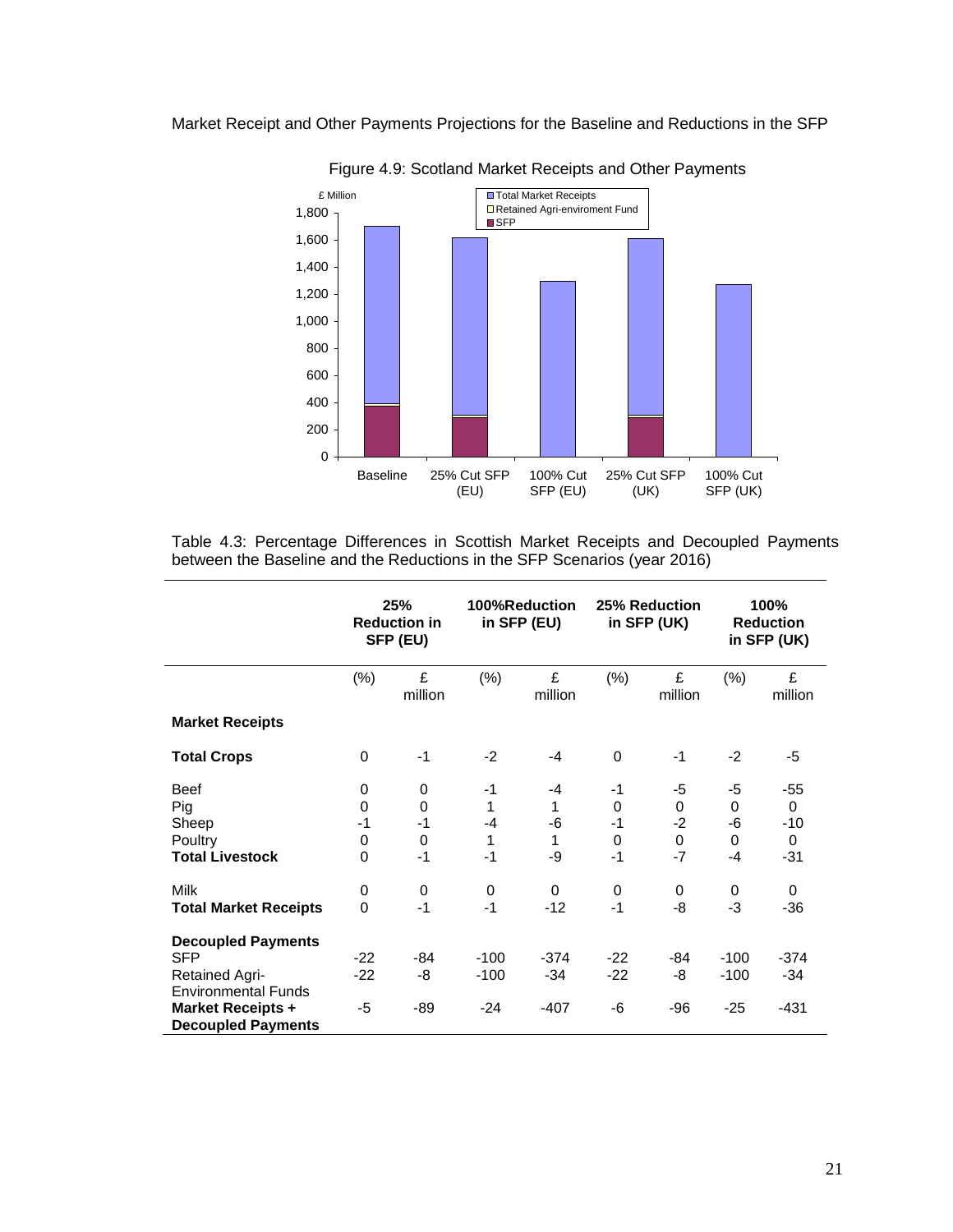The projected market receipts plus payments for the entire Scottish agricultural sector decrease significantly by 24% and 25% respectively under the 100% reduction of SFP scenarios (EU & UK) compared to the Baseline (Table 4.3). The reductions in the SFP largely contribute to the decline in total receipts for the Scottish agricultural sector.

# **4.3 Conclusions**

- Reductions in the SFP by 25% both EU wide and for the UK only, produce a small decrease in Scottish beef production. In the latter case the decline is slightly greater, as there is no corresponding price increase.
- Eliminating the SFP throughout the EU leads to a moderate decline in Scottish beef production. This decline is more pronounced when the SFP is eliminated only in the UK.
- Reducing the SFP EU-wide or for the UK only has a small negative impact on sheep meat production. The production impact is partially dampened by slightly higher prices.
- When the SFP is eliminated, either throughout the EU or in the UK only, however, the decline in sheep meat production is significant.
- The SFP reduction scenarios do not show any discernible impact in the other sectors (dairy, crops, pork and poultry). Pork and poultry are not directly supported by the SFP. The contribution of the SFP to the dairy sector is relatively small, and the comparatively strong milk price at the end of the projection period ensures the quota is filled. The demand for energy crops leads to high cereal and oilseeds prices.